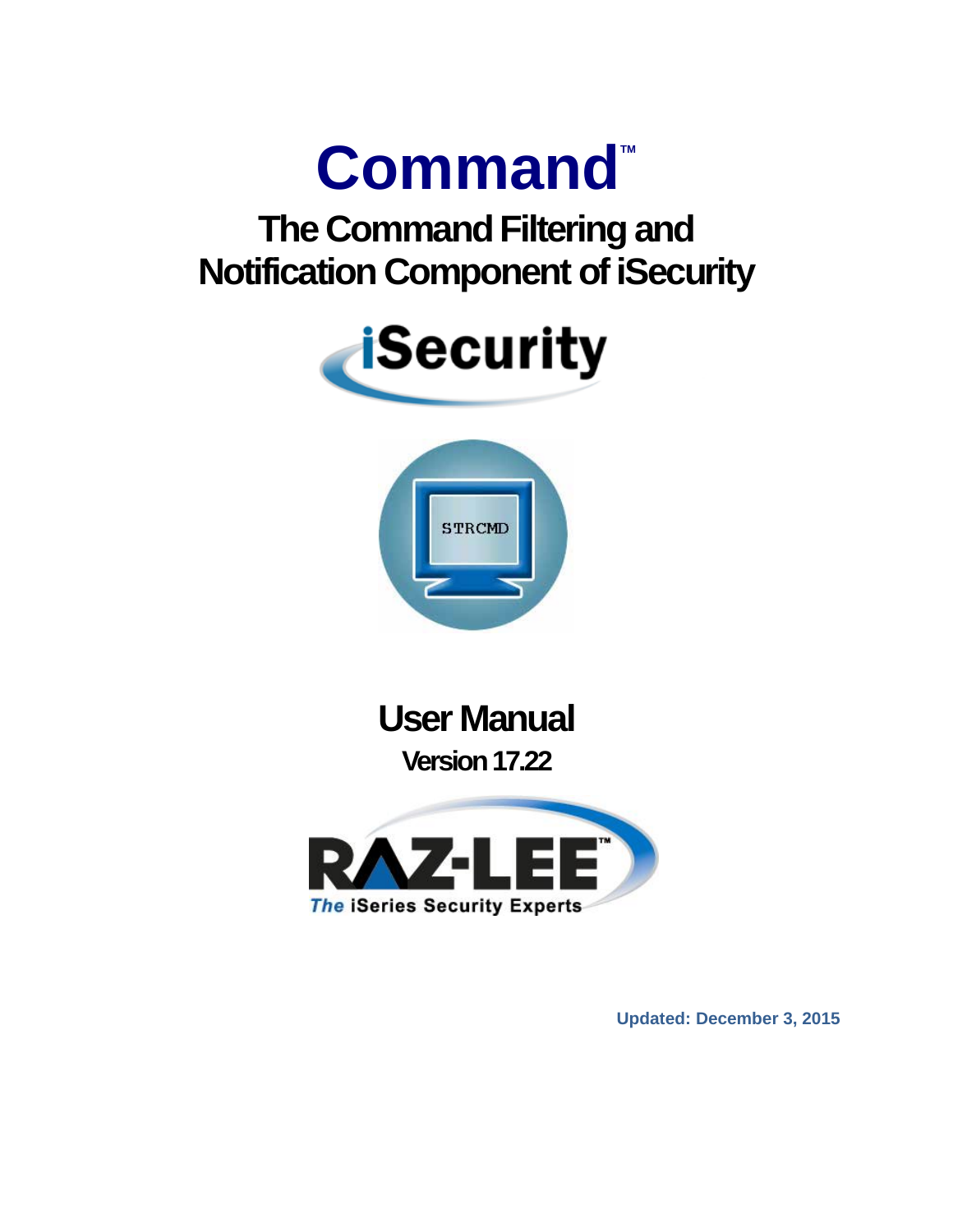### **Copyright Notice**

© Copyright Raz-Lee Security Inc. All rights reserved.

This document is provided by Raz-Lee Security for information purposes only.

Raz-Lee Security© is a registered trademark of Raz-Lee Security Inc. Action, System Control, User Management, Assessment, Firewall, Screen, Password, Audit, Capture, View, Visualizer, FileScope, Anti-Virus, AP-Journal © are trademarks of Raz-Lee Security Inc. Other brand and product names are trademarks or registered trademarks of the respective holders. Microsoft Windows© is a registered trademark of the Microsoft Corporation. Adobe Acrobat© is a registered trademark of Adobe Systems Incorporated. Information in this document is subject to change without any prior notice.

The software described in this document is provided under Raz-Lee's license agreement.

This document may be used only in accordance with the terms of the license agreement. The software may be used only with accordance with the license agreement purchased by the user. No part of this document may be reproduced or retransmitted in any form or by any means, whether electronically or mechanically, including, but not limited to: photocopying, recording, or information recording and retrieval systems, without written permission given by Raz-Lee Security Inc.

Visit our website at [http://www.razlee.com](http://www.razlee.com/) .

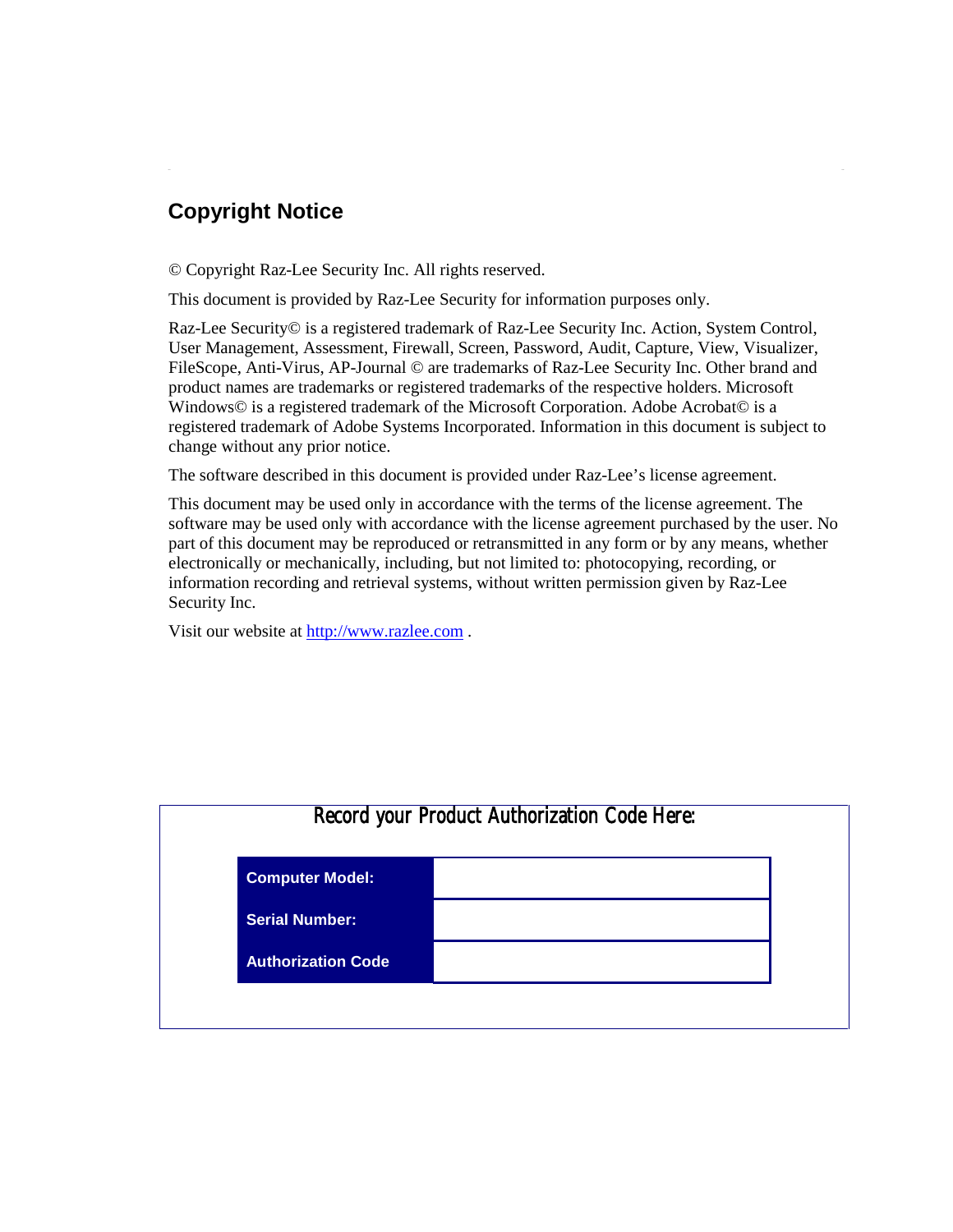

# **Table of Contents**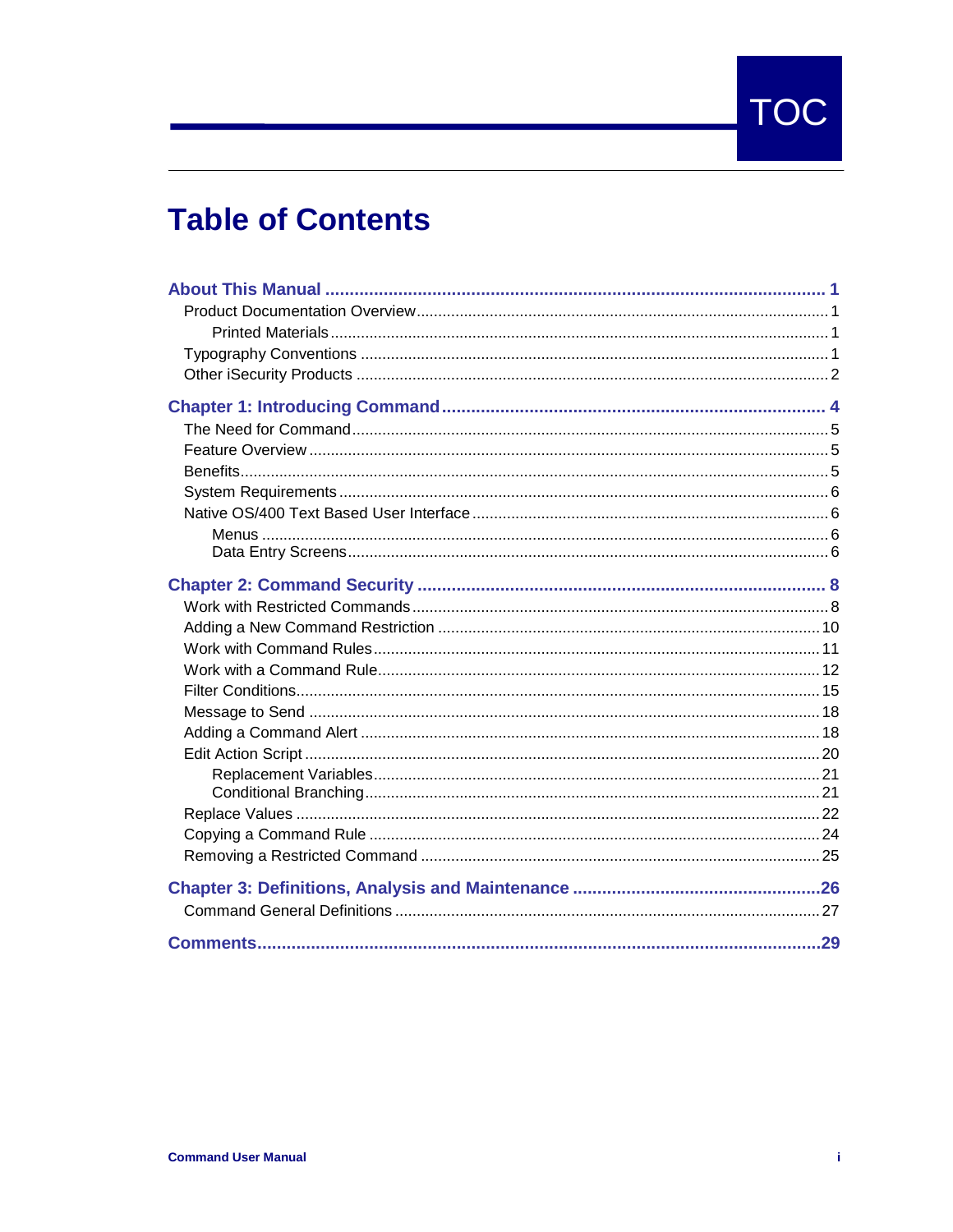



# <span id="page-3-0"></span>**About This Manual**

This user guide is intended for system administrators and security administrators responsible for the implementation and management of security on System i (AS400) systems. However, any user with basic knowledge of System i (AS400) operations will be able to make full use of this product after reading this book.

## <span id="page-3-1"></span>**Product Documentation Overview**

Raz-Lee takes customer satisfaction seriously. Our products are designed for ease of use by personnel at all skill levels, especially those with minimal System i experience. The documentation package includes a variety of materials to get you up to speed with this software quickly and effectively. We hope you find this user manual informative; your feedback is important to us. Please send your comments about this user manual to  $\frac{d\cos\omega}{d\cos\omega}$ .

### <span id="page-3-2"></span>**Printed Materials**

This user guide is the main printed documentation necessary for understanding **Command**. It is available in user-friendly PDF format and may be displayed or printed using Adobe Acrobat Reader version 6.0 or higher. If you do not have Acrobat Reader, you can download it from the Adobe website: [http://www.adobe.com/.](http://www.adobe.com/)

This manual contains concise explanations of the various product features as well as step-by-step instructions for using and configuring the product.

## <span id="page-3-3"></span>**Typography Conventions**

- n Menu options, field names, and function key names are written in **Bold**.
- n References to chapters or sections are written in *Italic*.
- n IBM i (OS/400) commands and system messages are written in *Bold Italic*.
- n Key combinations are separated by a dash, for example**:** Shift-Tab.
- n Emphasis is written in **Times New Roman bold**.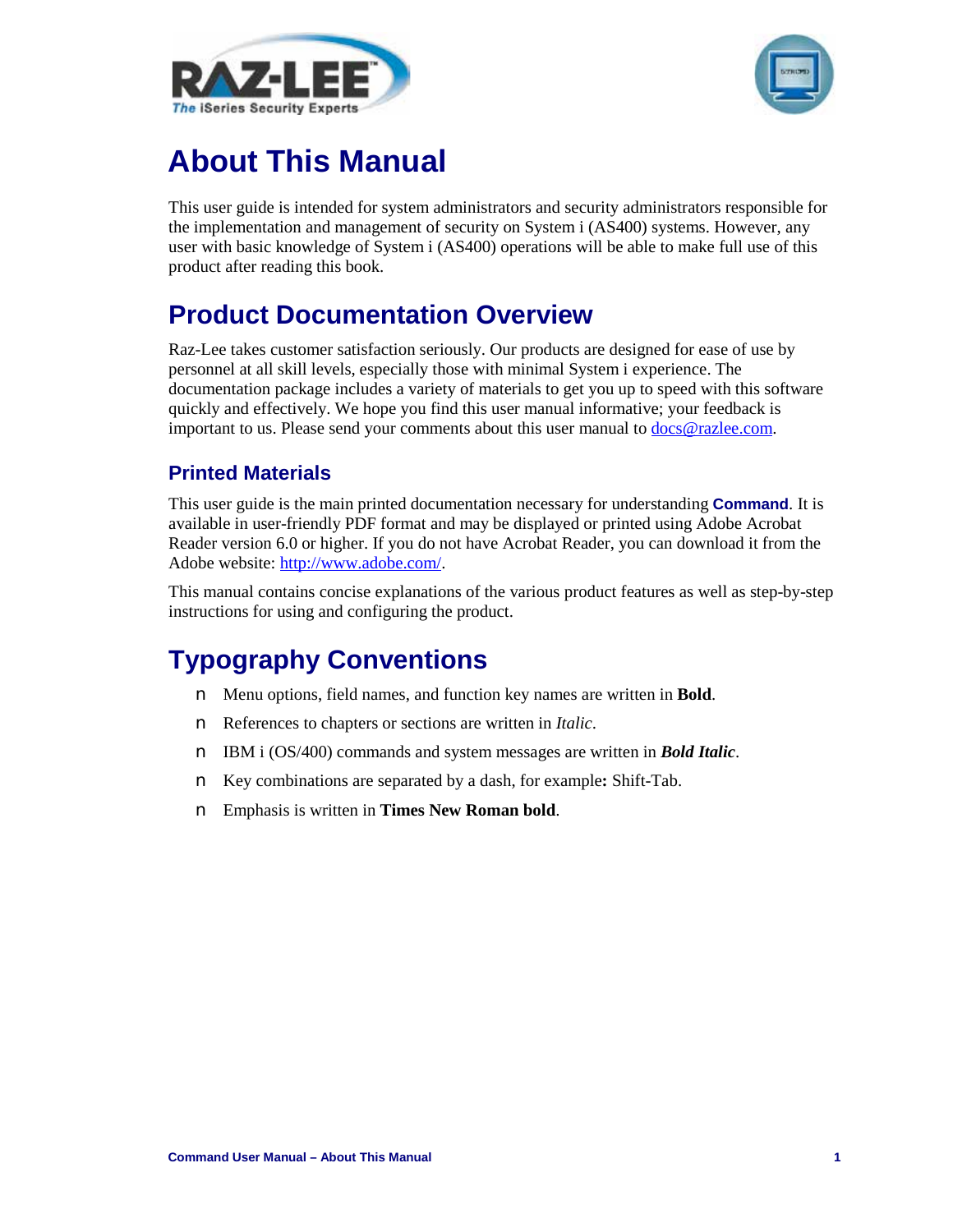



## <span id="page-4-0"></span>**Other iSecurity Products**

Raz-Lee's iSecurity is an integrated, state-of-the-art security solution for all System i servers, providing cutting-edge tools for managing all aspects of network access, data, and audit security. Its individual components work together transparently, providing comprehensive "out-of-thebox" security.

#### **Other iSecurity products include:**



#### *Action*

Action automatically intercepts and responds to security breaches, system activity events, QHST contents, and other message queues. Inquiring messages can be automatically answered. Alerts are sent by e-mail, SMS, pagers, or the message queues. Command scripts with replacement variables perform customized corrective actions, such as terminating a user session or disabling a user profile.



#### *AP-Journal*

AP-Journal automatically manages database changes by documenting and reporting exceptions made to the database journal.



#### *Assessment*

Assessment checks your ports, sign-on attributes, user privileges, passwords, terminals, and more. Results are instantly provided, with a score of your current network security status with its present policy compared to the network if iSecurity were in place.



#### *Audit*

Audit is a security auditing solution that monitors System i events in real-time. It includes a powerful query generator plus a large number of predefined reports. Audit can also trigger customized responses to security threats by means of the integrated script processor contained in Action.



#### *Capture*

Capture silently captures and documents user screens for tracking and monitoring, without any effects on system performance. It also preserves job logs for subsequent review. Capture can run in playback mode and can be used to search within texts.



#### *Change Tracker*

Change Tracker automatically tracks modifications in production libraries, at both the object and source levels. It does not require any special actions by programmers, relying solely on the changes actually made to libraries as logged in QAUDJRN.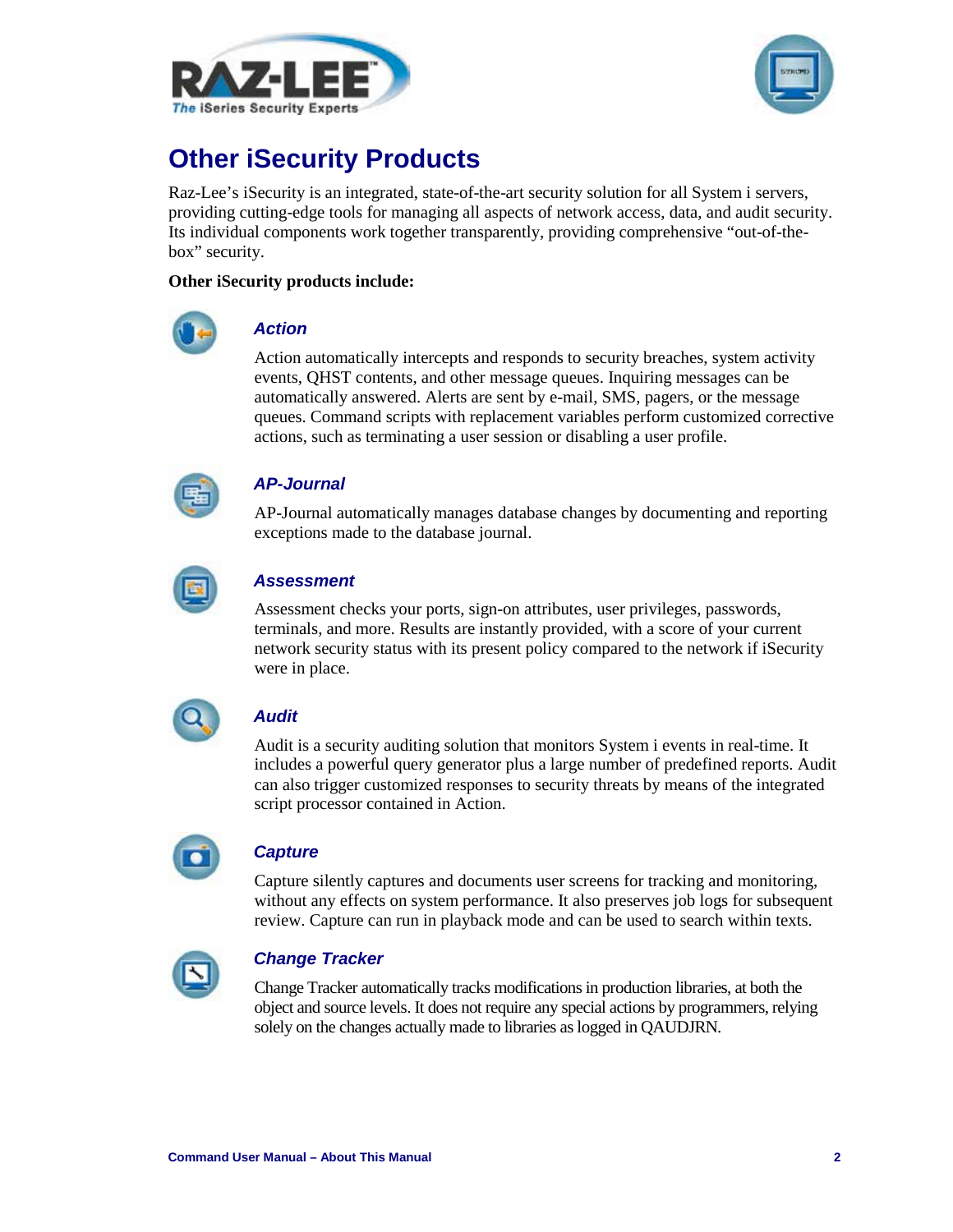





#### *DB Gate*

DB Gate lets users open concurrent and transparent SQL connections to numerous types of remote data sources and databases, on any IBM or non-IBM platform, using STRSQL and compile using CRTSQL for programs which refer to these databases.



#### *Firewall*

Firewall protects and secures all types of access, to and from the System i, within or outside the organization, under all types of communication protocols. Firewall manages user profile status, secures entry via pre-defined entry points, and profiles activity by time. Its Best Fit algorithm determines the validity of any security-related action, hence significantly decreasing system burden while not compromising security.



### *Password*

Password provides a first-tier wall of defense for users by ensuring that user passwords cannot be easily cracked.



#### *Screen*

Screen protects unattended terminals and PC workstations from unauthorized use. It provides adjustable, terminal- and user-specific timeout capabilities.

|  | × |  |
|--|---|--|
|  |   |  |
|  |   |  |
|  |   |  |
|  |   |  |

### *View*

View is a unique, patent-pending, field-level solution that hides sensitive fields and records from restricted users. This innovative solution hides credit card numbers, customer names, etc. Restricted users see asterisks or zeros instead of real values. View requires no change in existing applications. It works for both SQL and traditional I/O.



#### *Visualizer*

Visualizer is an advanced DWH statistical tool with state-of-the-art technology. This solution provides security-related data analysis in GUI and operates on summarized files; hence, it gives immediate answers regardless of the amount of security data being accumulated.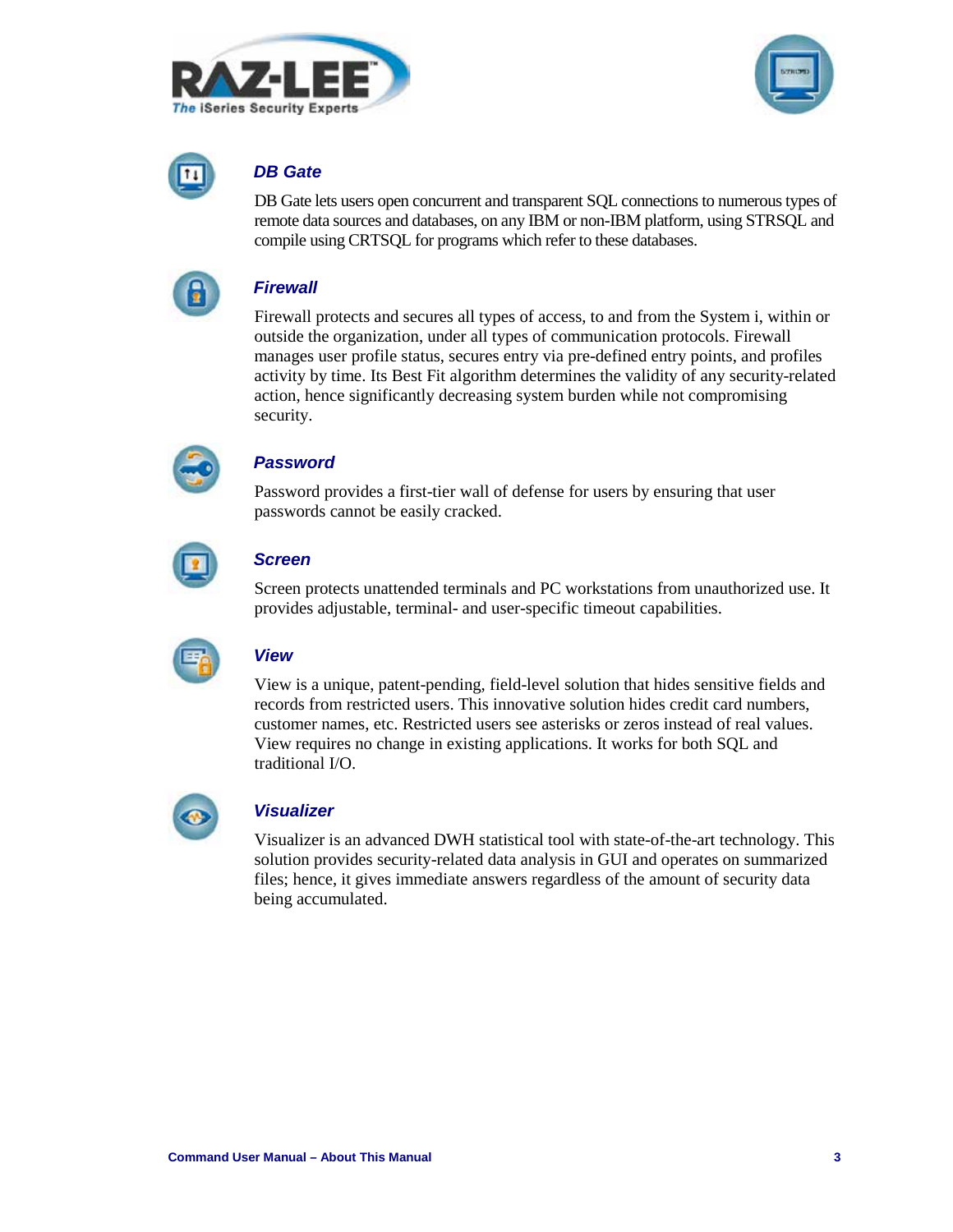# <span id="page-6-0"></span>**Chapter 1: Introducing Command**

Raz-Lee Security's **Command**, part of the iSecurity suite, provides total control over CL commands, command parameters, their qualifiers and elements, as well as the users who are permitted to issue specific commands and change parameters.

**Command** filters the use of specific commands–both IBM supplied and user-defined– by specific users. It also includes a variety of industry-unique parameter selection criteria which enable adding, replacing or removing qualifiers, elements and lists of values used as command parameters.

As **Command** is totally integrated into the infrastructure of products in the iSecurity suite, it can send real-time alerts as event-specific e-mails or SMS, Syslog, Twitter and other forms of messages. In addition, **Command** can execute corrective CL command scripts in response to specific command-related situations. **Command**'s iSecurity-based "look and feel" relates to print command log options as well.

To start the **Command** program, type *STRCMD* on any command line.

#### **NOTE:** If a system password is requested, type QSECOFR

The main screen is displayed which provides access to the different features of the product. The various feature groups are described in the following chapters:

- **n** Command Security
- **n** Definitions
- **n** Analysis
- **n** Maintenance



**Command MainScreen**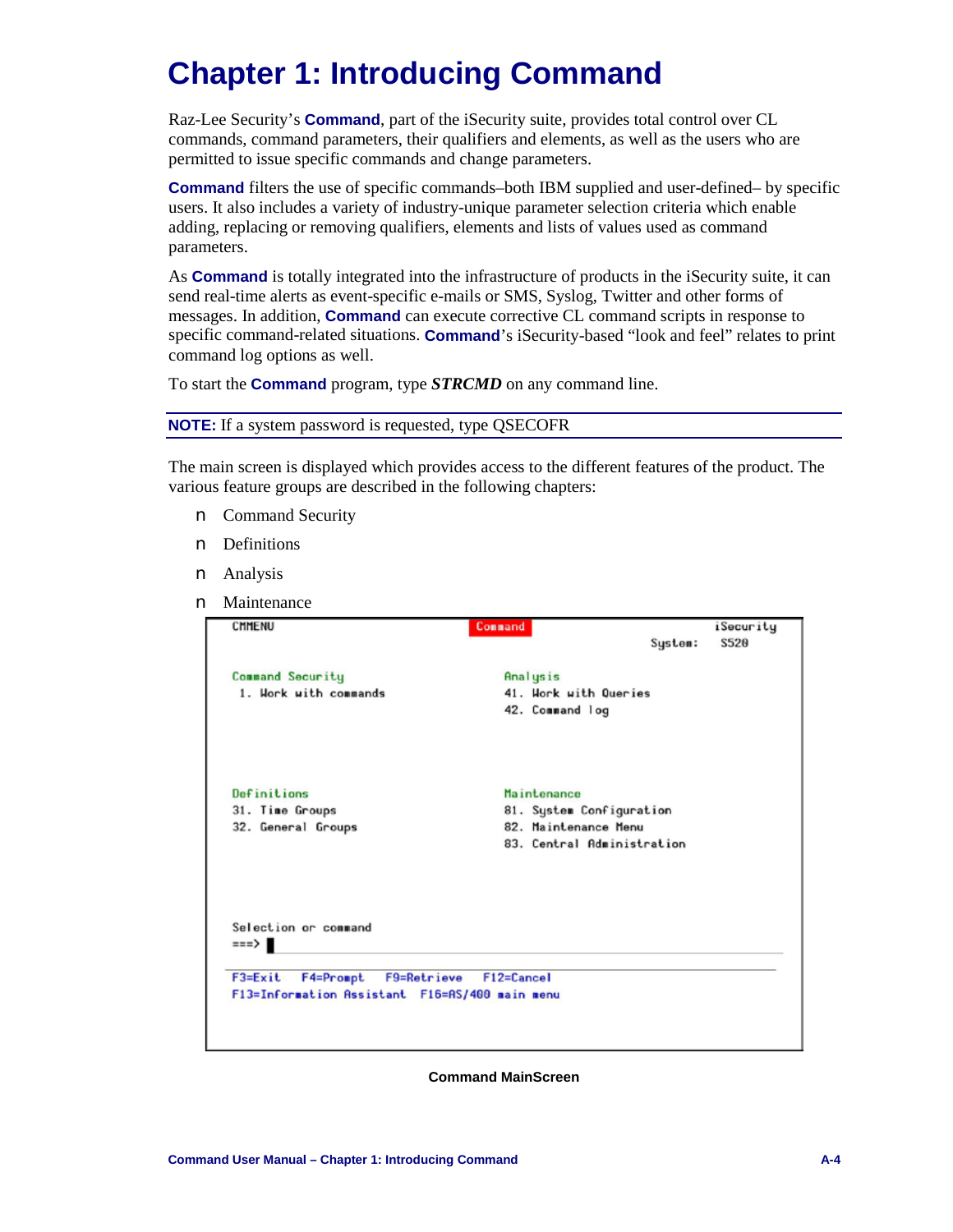



## <span id="page-7-0"></span>**The Need for Command**

The IBM i (AS/400) has traditionally been used as an "application server", accessed by users via menu-driven interfaces. Such an interface reduces the risk of users entering potentially damaging commands; however these facilities are not "air-tight" and can easily be bypassed.

As the need for full compliance with industry and "best practice" regulations has become the norm, companies worldwide demand greater control of command-line access. At the same time, companies and their auditors must be able to log and monitor command-line usage more effectively in order to ensure its proper business use.

Indeed, all regulations–SOX, HIPAA, PCI, BASEL II, and auditor-mandated regulations–require auditing and traceability of commands issued by users, whether they be system or database administrators, help desk or application users.

### <span id="page-7-1"></span>**Feature Overview**

- n Designed and implemented based upon specific customer requests for a "total" solution to command-line control and monitoring
- n Incorporates easy-to-define rules for controlling both command and parameter usage.
- n Includes advanced features, such as displaying the programs in the command stack which generated the command and displaying the program library from which the command was entered.
- n Displays and enables replacing or changing qualified parameters, element parameters and parameters which contain a list of values.
- n Log File
- n Protects commands from all sources:
	- § Command line
	- § CL Programs
	- § QSH
	- § SSH
	- § SQL
	- § REXEC
	- § FTP

### <span id="page-7-2"></span>**Benefits**

- **n** Easy to use and even easier to set up!
- n Totally protects and monitors command usage
- n Flexible and dynamic support of command parameters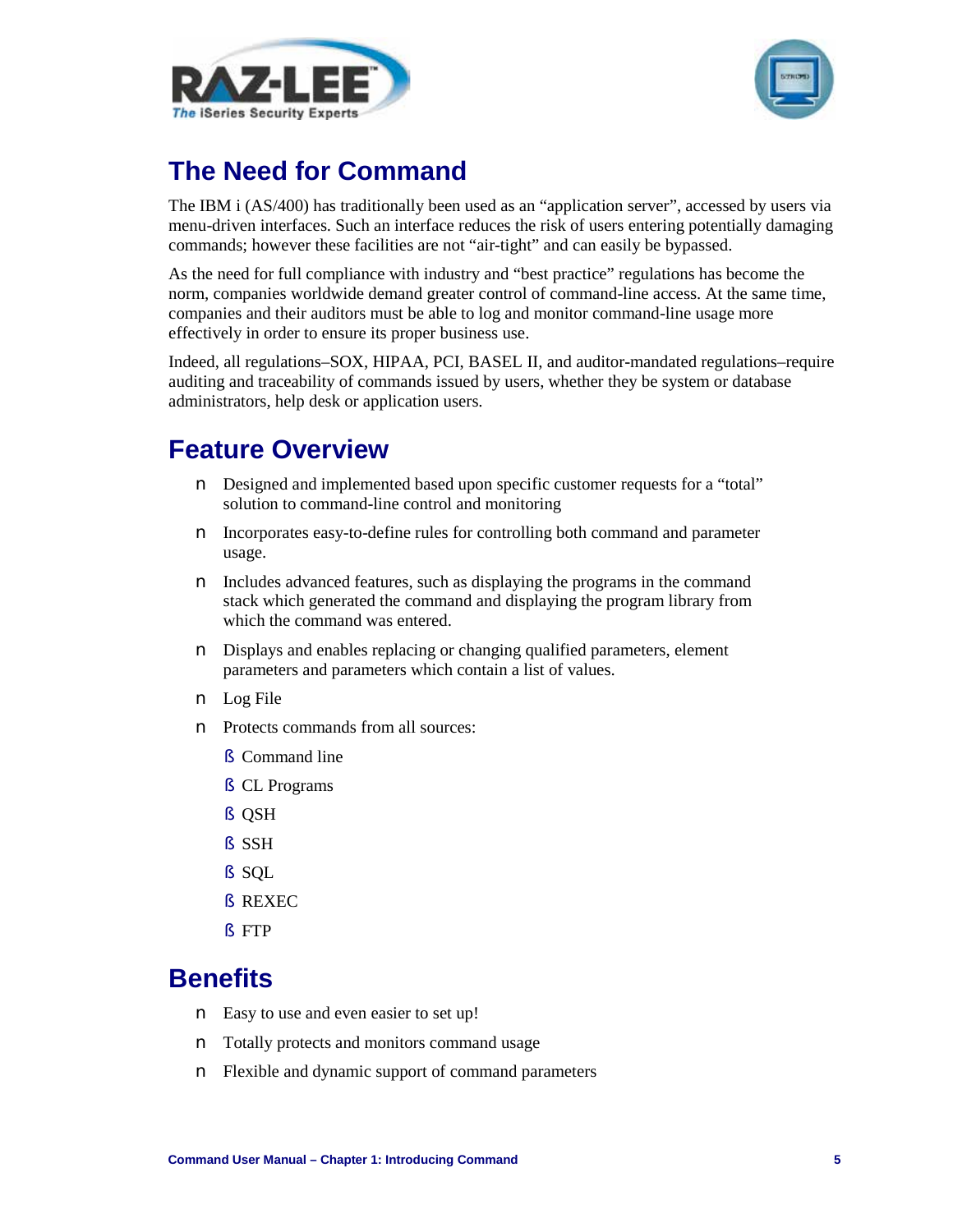



- n Wide variety of parameter selection criteria
- n Indicates Qualified & Element parameters as well as a "list of values" parameter
- n Enables replacing Based on a popular signature file used in the Open Source (Linux) environment

## <span id="page-8-0"></span>**System Requirements**

- n Disk space: 110MB
- n **PASE** (Portable Application Solutions Environment), a special Linux-like environment installation: required For further details, see : [http://en.wikipedia.org/wiki/IBM\\_System\\_i](http://en.wikipedia.org/wiki/IBM_System_i)
- n Operating System: V5R3 or higher.

## <span id="page-8-1"></span>**Native OS/400 Text Based User Interface**

**Command** is designed to be a user-friendly product. The user interface follows standard System i CUA (Common User Access) conventions. All product features are available via the menus, so users are never required to memorize arcane commands. Many features are also accessible via the command line, for the convenience of experienced users.

### <span id="page-8-2"></span>**Menus**

Product menus allow for easy access to all features with a minimum of keystrokes. Menu option numbering and terminology are consistent throughout this product as well as other Raz-Lee products. To select a menu option, simply type the option number and press Enter. The command line is available from nearly all product menus. If the command line does not appear (and your user profile allows use of the command line), press F10 to display it.

### <span id="page-8-3"></span>**Data Entry Screens**

Data entry screens include many convenient features such as:

- **n** Pop-up selection windows
- n Convenient option prompts
- n Easy-to-read descriptions and explanatory text for all parameters and options
- **n** Search and filtering with generic text support.

The following describes the different data entry screens.

- n To enter data in a field, type the desired text and then press **Enter** or **Field Exit**
- n To move from one field to another without changing the contents press **Tab**
- n To view options for a data field together with an explanation, press **F4**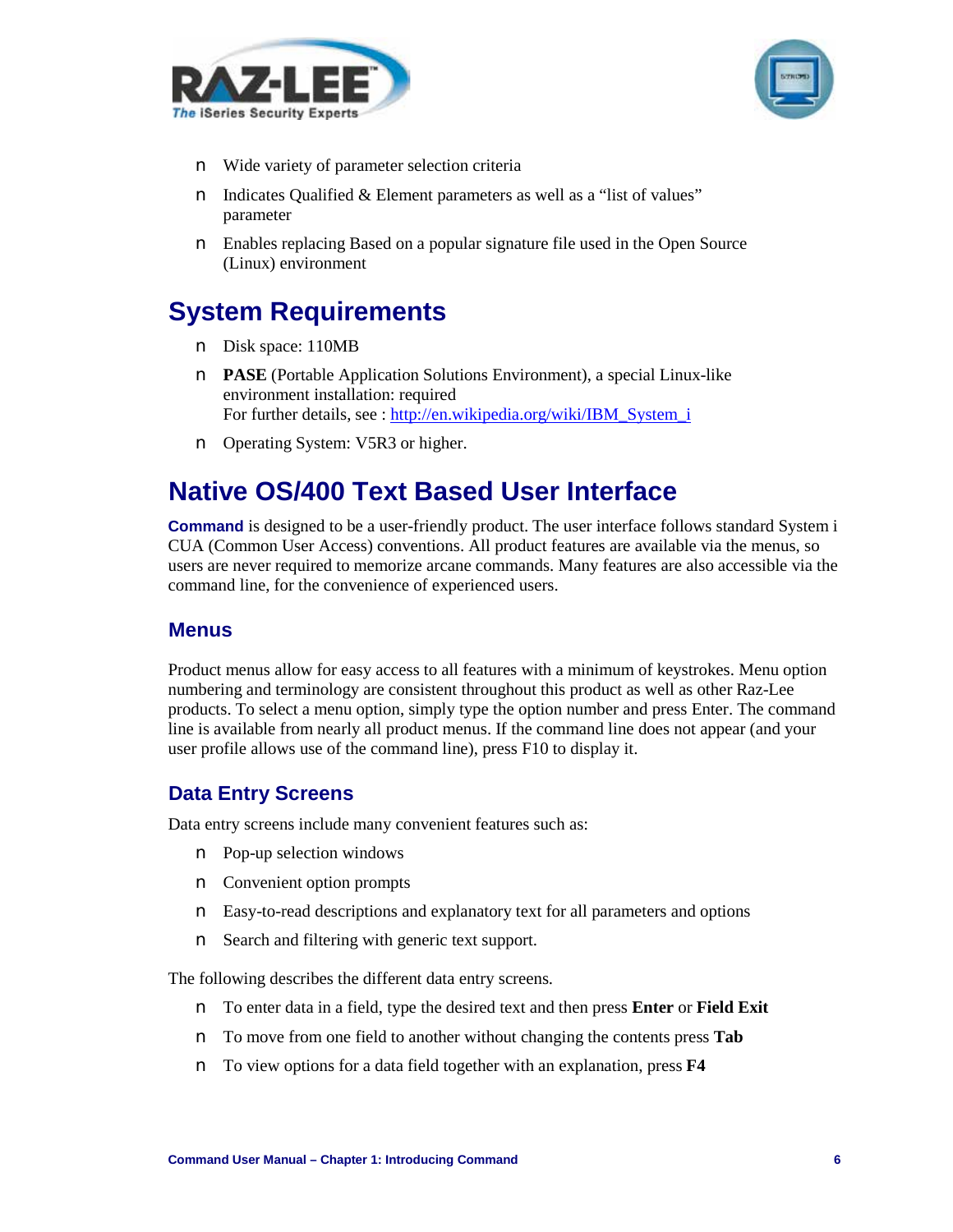



n To accept the data displayed on the screen and continue, press **Enter.**

These function keys may appear on data entry screens.

| <b>Function Key</b>      | <b>Description</b>                                                                                                                |
|--------------------------|-----------------------------------------------------------------------------------------------------------------------------------|
| F1 - Help                | Display context-sensitive help                                                                                                    |
| F <sub>3</sub> - Exit    | End the current task and return to the screen or menu<br>from which the task was initiated                                        |
| F4 - Prompt              | Display a list of valid options for the current field or<br>command. For certain data items, a pop-up selection<br>window appears |
| F6 - Add New             | Create a new record or data item                                                                                                  |
| F8 - Print               | Print the current report or data item                                                                                             |
| F9 - Retrieve            | Retrieve the previously-entered command                                                                                           |
| F <sub>12</sub> - Cancel | Return to the previous screen or menu without updating                                                                            |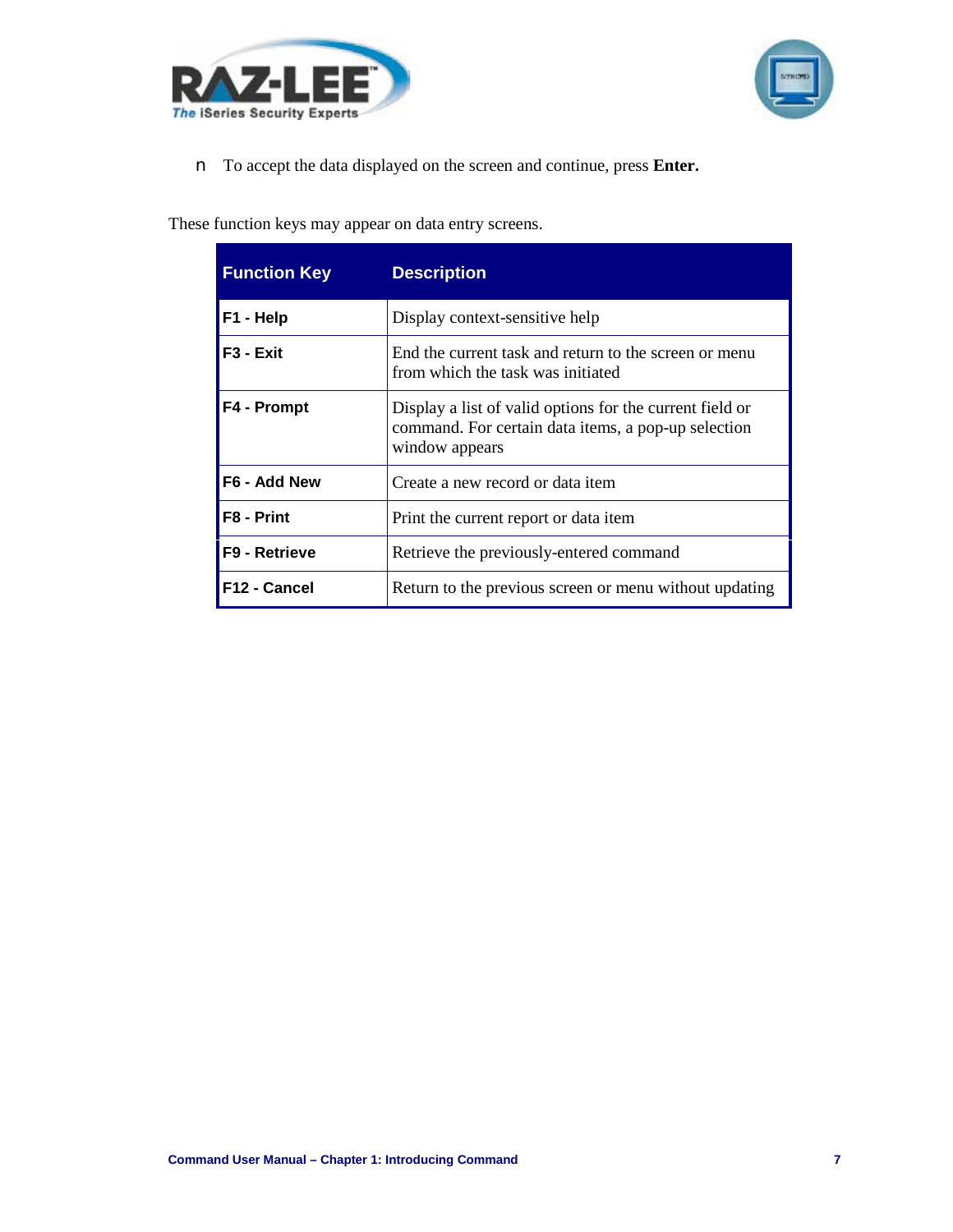



# <span id="page-10-0"></span>**Chapter 2: Command Security**

This chapter describes the various features that are central to **Command** security.

## <span id="page-10-1"></span>**Work with Restricted Commands**

Restricted commands are the basis for the rules that one creates and associates with specific libraries to control user activity on the system.

To work with restricted commands, select **1. Work with commands** from the main menu. The **Work with Restricted Commands** screen appears. It displays each command rule that has been entered into the system, the associated library in which it resides, if it has a rule and its description. If **Command** is currently tracking a specific command, its status is marked as **Active**.

| Hork with Restricted Commands                                                                                                                                                                                                             |
|-------------------------------------------------------------------------------------------------------------------------------------------------------------------------------------------------------------------------------------------|
| Subset<br>Type options, press Enter.<br>1=Select 4=Remove 6=Activate 7=Activate-RTV 8=Deactivate<br>$9=Info$<br>$Exit-Pgms: Y = Required, = Active$<br>Opt Status RTV CHG Command Library<br>Active<br>DSPAULOG<br>SMZ4 Display Audit Log |
|                                                                                                                                                                                                                                           |
| Bottom                                                                                                                                                                                                                                    |
| See documentation for full explanation of Status and Exit Programs information.                                                                                                                                                           |
| F3=Exit F6=Add New F8=Print F12=Cancel                                                                                                                                                                                                    |

#### **Work with Restricted Commands Screen**

| Parameter | <b>Description</b>             |
|-----------|--------------------------------|
| Option 1  | Edit the selected command rule |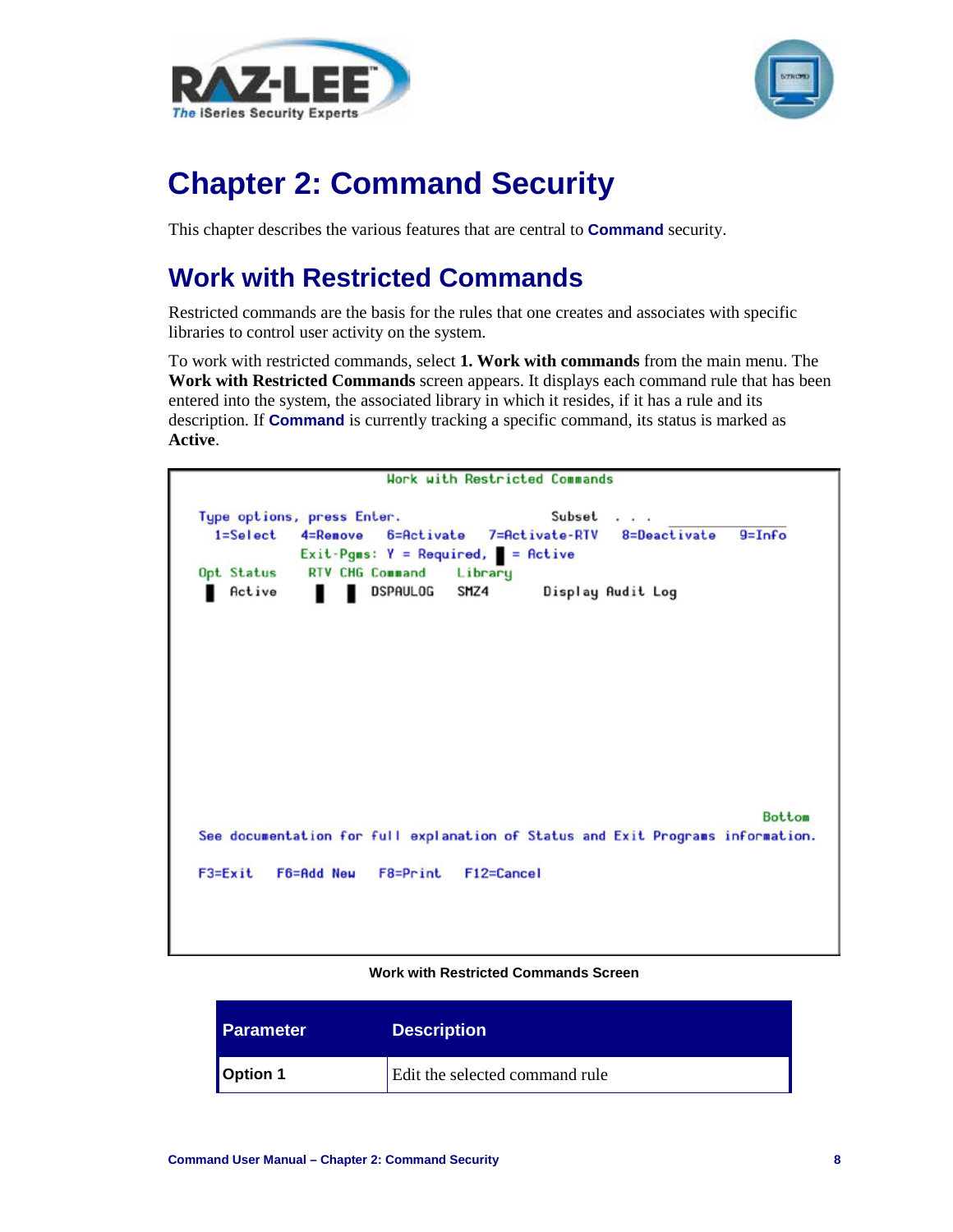



| <b>Parameter</b> | <b>Description</b>                                                      |
|------------------|-------------------------------------------------------------------------|
| <b>Option 4</b>  | Remove the selected command rule                                        |
| Option 6         | Activate the selected command rule when the command<br>is changed       |
| <b>Option 7</b>  | Activate-RTV the selected command rule when the<br>command is retrieved |
| Option 8         | Deactivate the selected command                                         |
| <b>Option 9</b>  | Display information about the selected command                          |
| F6               | Opens the Add Restricted Command screen                                 |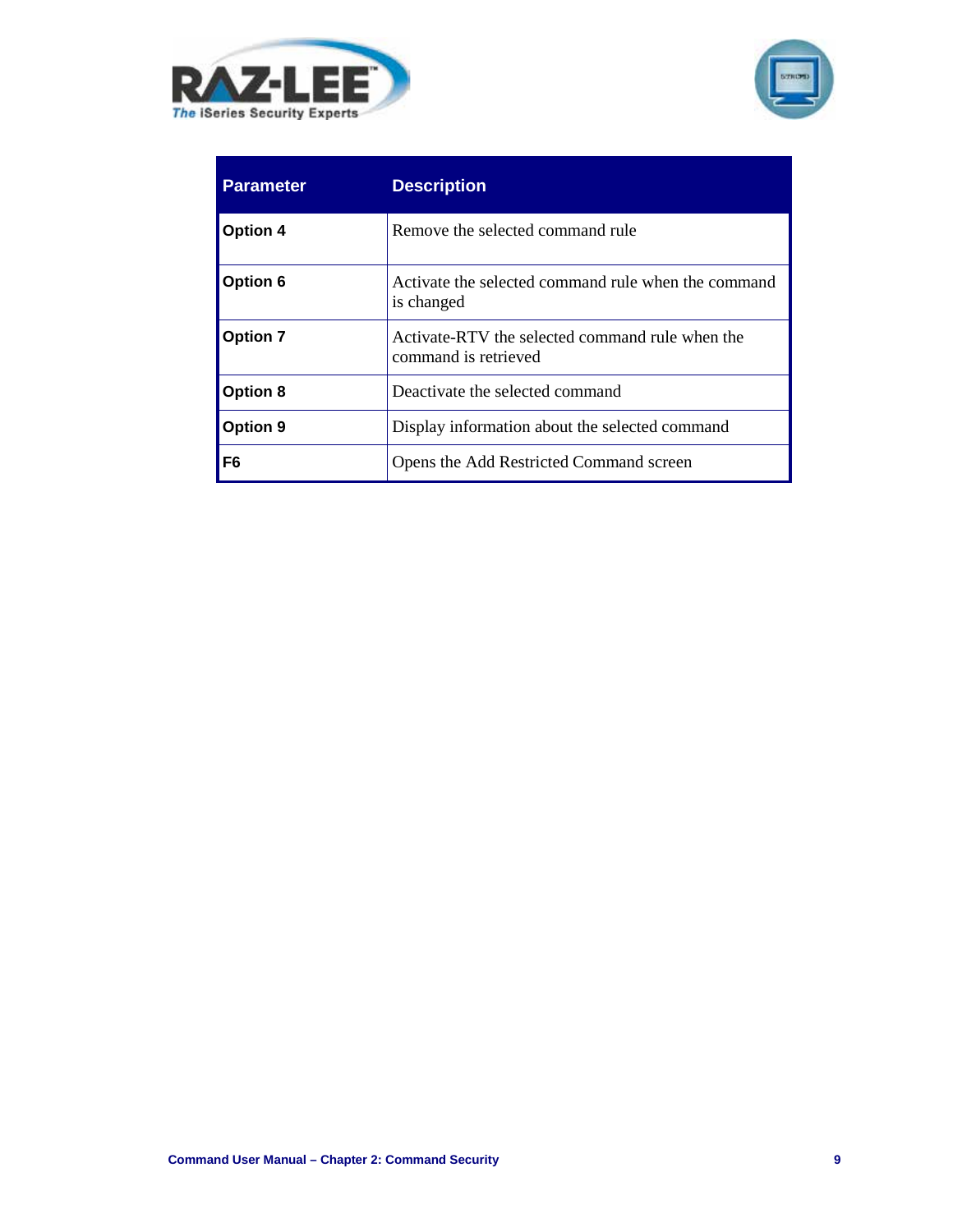



## <span id="page-12-0"></span>**Adding a New Command Restriction**

To create a new command restriction, select **F6** from the **Work with Restricted Commands** screen. The **Add Restricted Command** screen is displayed.



#### **Add Restricted Command Screen**

After completing the various fields described below, press **Enter** to continue. The new command restriction is added to the list on the **Work with Restricted Commands** screen.

| <b>Parameter</b> | <b>Description</b>                                                                                                                                                                                                                                                     |
|------------------|------------------------------------------------------------------------------------------------------------------------------------------------------------------------------------------------------------------------------------------------------------------------|
| Command          | Enter the name of the command to restrict. If a specific<br>library has already been defined, press F4 to display a<br>prompt with the existing commands available to choose<br>from in the library.                                                                   |
| Library          | Enter the name of the specific library where the<br>command will run. If entering a command when *LIBL<br>is displayed, Portable Application Solutions<br>Environment will automatically insert the first library<br>from the Library List that includes this command. |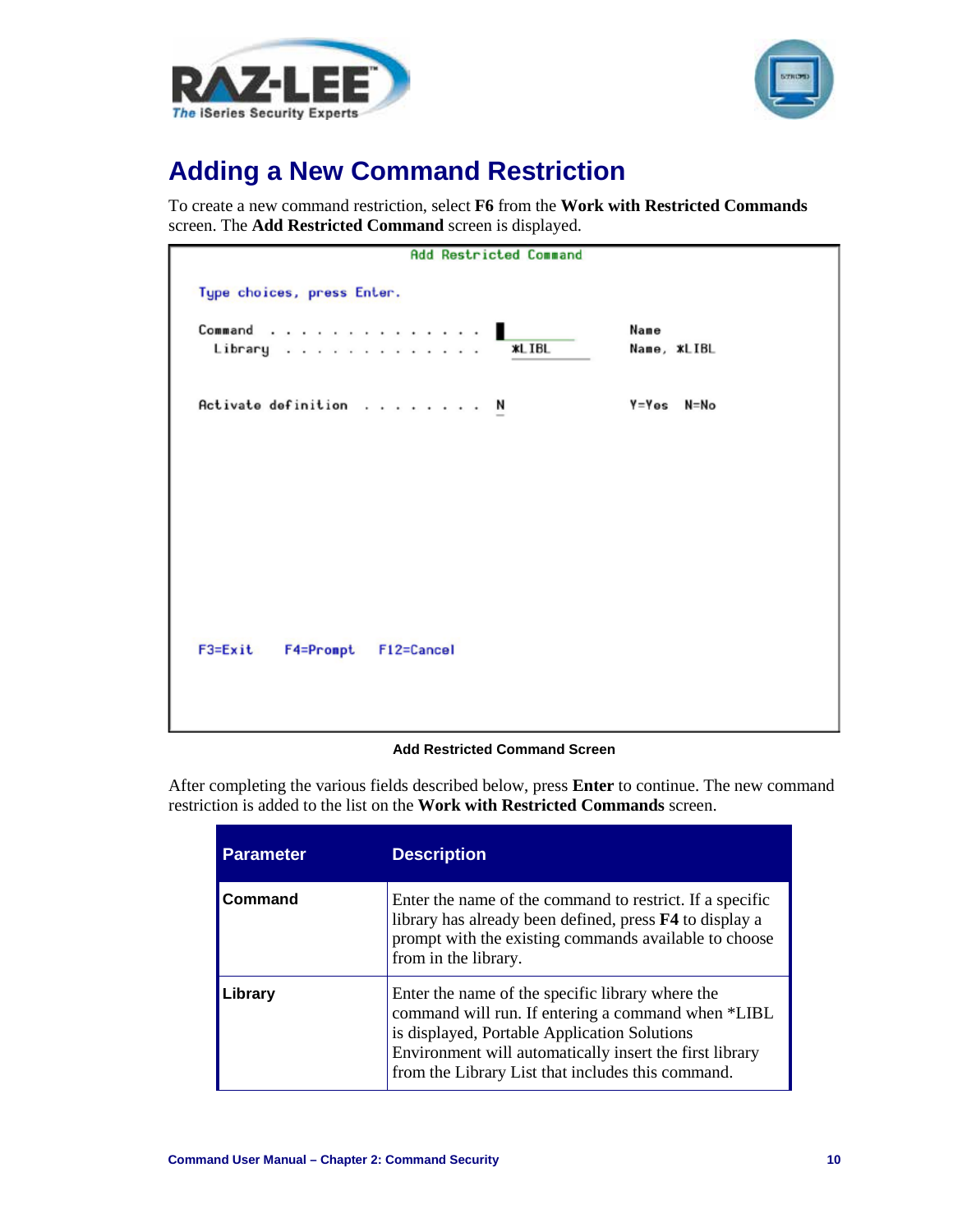



| <b>Parameter</b>    | <b>Description</b>  |
|---------------------|---------------------|
| Activate Definition | $Y = Yes$<br>$N=N0$ |

## <span id="page-13-0"></span>**Work with Command Rules**

From the **Work with Restricted Commands** screen, choose **1. Select** to view a command's rules and edit them. The **Work with Command Rules** screen is displayed with each rule numbered according to the sequence in which it runs.

To update the position of a rule in the sequence, give it a new number and press return. The rules are resorted according to their numbers, but the actual numbers in the sequence are not updated. To update the numbers, press **F22**. The final item in the sequence cannot be moved and runs only when all items higher in the sequence are completed successfully.

| Hork with Command Rules                                                                                                                                                                                                                                                                                                                                                                                                                                                                                                                                  |                            |
|----------------------------------------------------------------------------------------------------------------------------------------------------------------------------------------------------------------------------------------------------------------------------------------------------------------------------------------------------------------------------------------------------------------------------------------------------------------------------------------------------------------------------------------------------------|----------------------------|
| Command: QSYS/CHGUSRPRF<br>Change User Profile                                                                                                                                                                                                                                                                                                                                                                                                                                                                                                           |                            |
| Program to perform additional checks<br><b>*NONE</b><br>Library<br>Type option, press Enter.<br>1=Select 3=Copy 4=Delete 6=Condition 7=Replace values 8=Message 9=Alert<br>Opt Seq Alu Rpl Action<br>*NONE<br>1.0<br>User profile *DISABLED<br>Y<br>Y<br>$\overline{\mathsf{Y}}$<br>2.0<br>GS163001QP Only *ALLOBJ user can give *ALLOBJ +other limits<br>Y<br>Y<br>3.0<br>Y<br>AU155636MI My profile *DISABLED<br>$\overline{\mathsf{Y}}$<br>4.0<br>Y<br>AU1051280P New Rule<br>5.0<br><b>*NONE</b><br>И<br>Y<br>GS163001QP Default for: QSYS/CHGUSRPRF | Name, *NONE<br>Name, *LIBL |
| F3=Exit F6=Add New F12=Cancel<br>F22=Renumber                                                                                                                                                                                                                                                                                                                                                                                                                                                                                                            | <b>Bottom</b>              |

**Work with Command Rules Screen**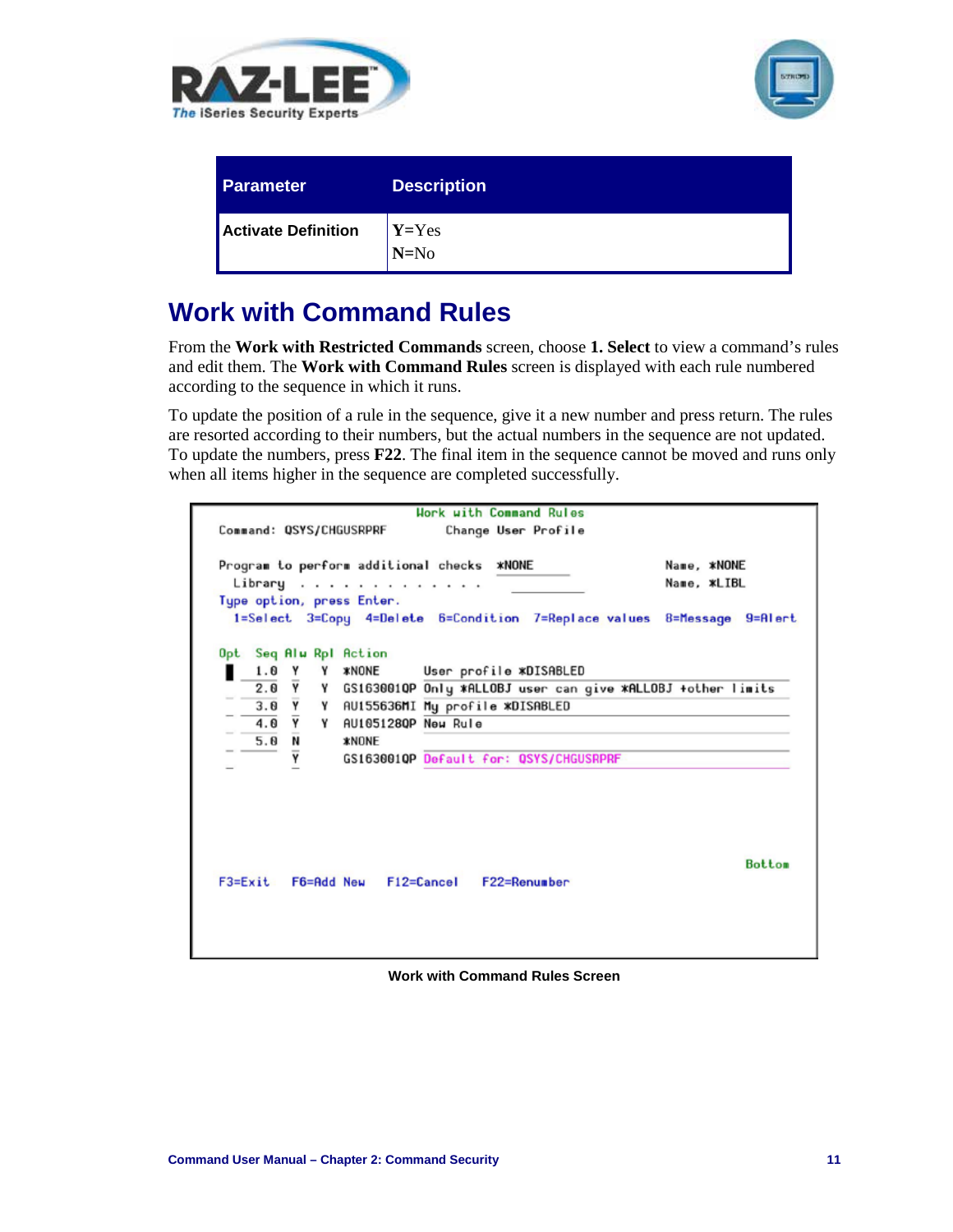



| <b>Parameter</b> | <b>Description</b>                                                                                                                                                                                                                                                                                                                                                     |
|------------------|------------------------------------------------------------------------------------------------------------------------------------------------------------------------------------------------------------------------------------------------------------------------------------------------------------------------------------------------------------------------|
| Library/Command  | The specific library where the command will run and the<br>name of the command.                                                                                                                                                                                                                                                                                        |
| <b>Sequence</b>  | The order in which the command rule will run                                                                                                                                                                                                                                                                                                                           |
| Run              | If the command rule will run $(Yes/No)$                                                                                                                                                                                                                                                                                                                                |
| <b>Action</b>    | Action that will run and a description of the Action.                                                                                                                                                                                                                                                                                                                  |
| F6               | Opens a new <b>Add Command Rule</b> screen (see the<br><b>Work with a Command Rule screen)</b>                                                                                                                                                                                                                                                                         |
| F <sub>22</sub>  | To change the order that command rules run, change the<br>Sequence number and press Enter. The rows are re-<br>ordered according to the correct sequence, but may not<br>begin at 1 or increment uniformly (for example, $2, 4, 5$ ).<br>Select option 22. Renumber to reset the first command<br>rule in the sequence to 1, incrementing by $+1$ for each<br>new row. |

To edit a specific command rule row, choose **1. Select**. The **Work with a Command Rule** screen appears. When done, press **Enter**, and then press **Enter** again to confirm the update.

## <span id="page-14-0"></span>**Work with a Command Rule**

A command rule triggers an action and/or sends a message to a defined list of recipients. It appears as a single row above the actual command in the **Work with a Command Rule** screen.

To create a new command rule, press **F6**.

To edit a specific command rule, choose **1. Select**. The **Work with a Command Rule** screen opens.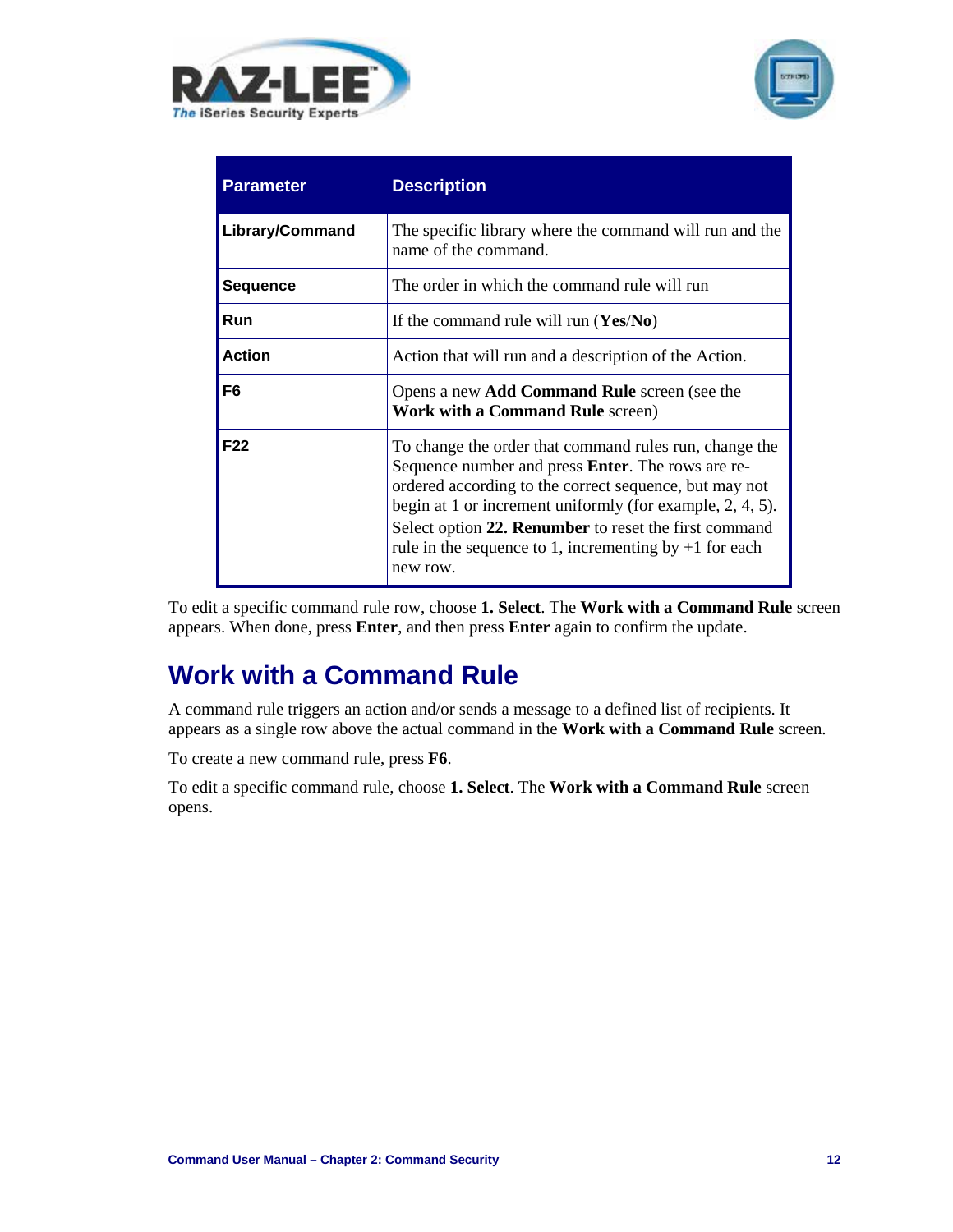



| Hork with a Command Rule                                                                                                                           |  |  |
|----------------------------------------------------------------------------------------------------------------------------------------------------|--|--|
| Command: QSYS/PWRDWNSYS<br>Power Down System                                                                                                       |  |  |
| Sequence $\ldots$ , $\ldots$ 1.0<br>Description Alert System Operator and Restart the System                                                       |  |  |
| Enter Y to select subjects to work with.<br>Y > Rule condition                                                                                     |  |  |
| Y > Replace values before run If impossible to replace, command is rejected.<br>Y > Message/Email text                                             |  |  |
| Run the command<br>Y=Yes, W=Warn, P=Password, N=No<br>Υ<br>Action Id (if run) *NONE<br>Name, *ADD, *NONE, F4=Prompt                                |  |  |
| Password                                                                                                                                           |  |  |
|                                                                                                                                                    |  |  |
| Note: W/P are for Interactive. In Batch they are considered as Y. Use Rule-<br>Condition to control the environments in which the command can run. |  |  |
| F12=Cancel<br>$F3 = Exit$<br><b>F4=Prompt</b>                                                                                                      |  |  |
|                                                                                                                                                    |  |  |
|                                                                                                                                                    |  |  |

#### **Work with a Command Rule Screen**

| <b>Parameter</b>      | <b>Description</b>                                                                                                                                                                                                                                                                                            |
|-----------------------|---------------------------------------------------------------------------------------------------------------------------------------------------------------------------------------------------------------------------------------------------------------------------------------------------------------|
| Command               | Command name and description (not editable)                                                                                                                                                                                                                                                                   |
| Sequence Id           | The number of this rule in the complete sequence of<br>rules                                                                                                                                                                                                                                                  |
| <b>Description</b>    | An editable description for the command rule.<br>If the <b>Run the command</b> parameter is $W$ , this is the<br>message that is displayed to the user.                                                                                                                                                       |
| <b>Rule condition</b> | $Y = Yes$ (or empty)<br>When updating the rule, if Yes is selected (a rule<br>condition exists), displays the Filter Condition screen<br>when cycling through the different rule screens.<br><b>Note:</b> For the actual command (the final command rule<br>row), this option is called Default and is empty. |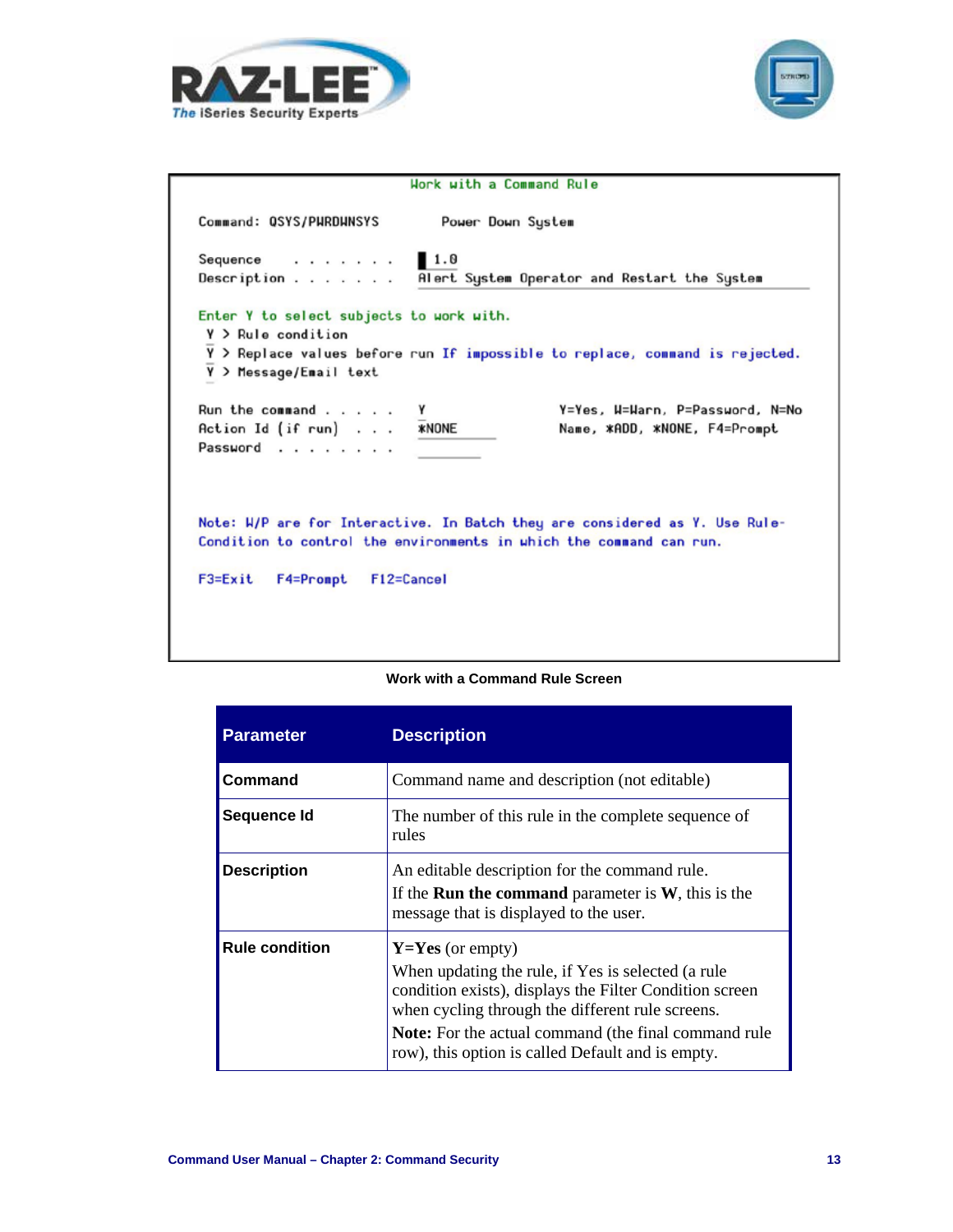



| <b>Parameter</b>                    | <b>Description</b>                                                                                                                                                                                                                                                                                                                                                                                                                                                                                        |
|-------------------------------------|-----------------------------------------------------------------------------------------------------------------------------------------------------------------------------------------------------------------------------------------------------------------------------------------------------------------------------------------------------------------------------------------------------------------------------------------------------------------------------------------------------------|
| <b>Replace values</b><br>before run | $Y = Yes$ (or empty)<br>When updating the rule, if Yes is selected (a replacement<br>value exists), displays the Replace Values screen when<br>cycling through the different rule screens.<br>Note: If the values cannot be replaced, the command will<br>be rejected.                                                                                                                                                                                                                                    |
| Message/Email text                  | $Y = Yes$ (or empty)<br>When updating the rule, if Yes is selected (a message<br>text exists), displays the Message to Send screen when<br>cycling through the different rule screens.                                                                                                                                                                                                                                                                                                                    |
| <b>Run the command</b>              | $Y = Yes$ (with/out changes)<br>W=Warn (when the command is run, displays the text<br>in the Description field as a warning message)<br><b>P=Password</b> (when the command is run, the user will be<br>asked to enter a password. Define the password in the<br>Password field below)<br>$N=No$ (reject it)<br>W and P are only relevant for interactive commands. If<br>the command is used in batch mode, the parameter is<br>assumed to be $Y$ .                                                      |
| Action ID (if run)                  | When updating the rule, displays the Add/Modify Alert<br>screen when cycling through the different rule screens. If<br>the option *NONE is selected, the Add/Modify Alert<br>will not be displayed<br>Name = Name of an action<br>* <b>ADD</b> (default) = Define a new action for this rule<br>$*NONE = no action is defined$<br>$F4$ = Prompt to display a list of pre-defined messages.<br>Pre-defined messages are stored in a special message file<br>and are identified by their unique message ID. |
| <b>Password</b>                     | If the <b>Run the command</b> parameter is $P$ , type the<br>password that allows access to the command.                                                                                                                                                                                                                                                                                                                                                                                                  |
|                                     | This symbol appears if a definition already exists                                                                                                                                                                                                                                                                                                                                                                                                                                                        |

**NOTE:** Each time **Enter** is pressed, the next screen in the Command Rule cycle is displayed if it was previously enabled (Default=Yes) in the Work with a Command Rule screen.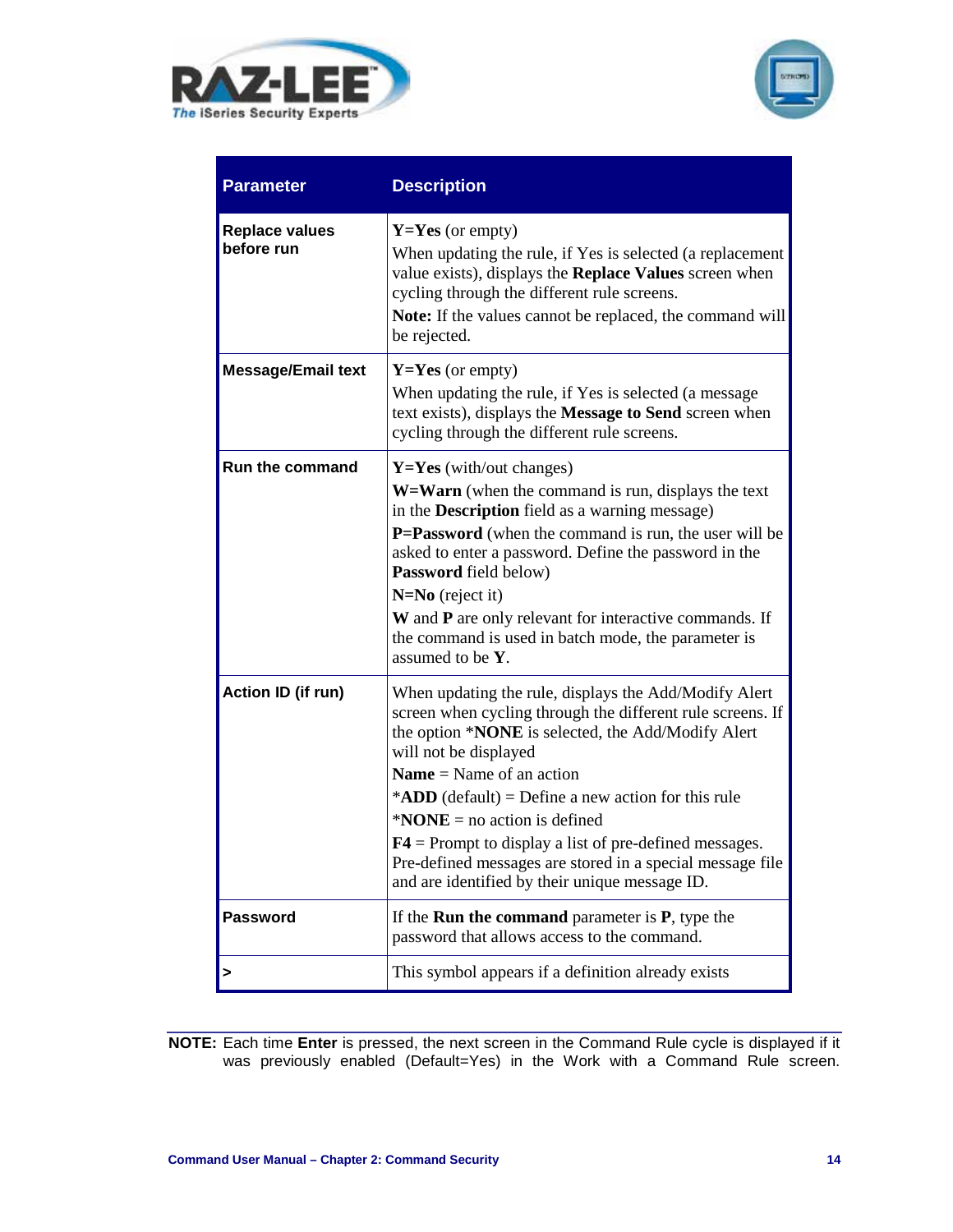



To access each of these screens directly from the Work with a Command Rule screen, select its option number (6, 7, 8, 9) in the Work with Command Rules screen.

## <span id="page-17-0"></span>**Filter Conditions**

Filter conditions are the criteria that must be matched when a command is entered by a user in order to trigger the command's alerts, messages and changes. Each filter condition consists of a comparison test applied against one of the fields in the journal record, such as a parameter, originator (job, user, IP) or context (from which program, environment).

The **Filter Conditions** screen appears immediately after completing the **Work with a Command Rule** screen. To open it directly, choose a rule and select **6. Condition in the Work with Command Rules**.

**NOTE:** Filter conditions are optional. If no filter condition is defined, the command rule will permit all attempts to run the specified command.

Press **Enter** to complete and save this screen.

| <b>Filter Conditions</b>                                                                                                 |     |             |                                                                      |  |
|--------------------------------------------------------------------------------------------------------------------------|-----|-------------|----------------------------------------------------------------------|--|
| . QSYS/CHGUSRPRF<br>$C$ md<br>Type conditions, press Enter.<br>Test:EQ NE LE GE LT GT N/LIST N/LIKE N/START N/ITEM N/PGM |     |             | Q/E=Qualifier/Element, enter its Id or leave blank. "" denotes List. |  |
| And                                                                                                                      | 0/E |             |                                                                      |  |
| Or Parameter                                                                                                             |     | Id Test     | Value (use F4 for ITEM), *N=Missing                                  |  |
| Initial program to call                                                                                                  |     | 0 2 LIST    | PGMLIB TESTLIB OGPL *N                                               |  |
| Job description                                                                                                          | O   | EQ          | QGPL/QBATCH                                                          |  |
| EIM association                                                                                                          |     | $E$ 2 $E$ 0 | <b>*ADMIN</b>                                                        |  |
| User Profile (Current)                                                                                                   |     | <b>ITEM</b> | *SPCAUT/*JOBCTL                                                      |  |
| Programs in stack                                                                                                        |     | LIKE        | <b>XMNUUSRX</b>                                                      |  |
| Job type INT/BCH                                                                                                         |     | EQ          | INT                                                                  |  |
| From program name:                                                                                                       |     | E0          | <b>OCMDEXC</b>                                                       |  |
| Initial program to call                                                                                                  | o   | EΟ          | SSS                                                                  |  |
| User profile                                                                                                             |     |             |                                                                      |  |
| User password                                                                                                            |     |             |                                                                      |  |
|                                                                                                                          |     |             | More                                                                 |  |
| F3=Exit F4=Prompt F6=Insert                                                                                              |     |             | F7=Prompt CMD F8=CMD help<br>$F11 = Text/F1d$                        |  |
| $F12 = Cancel$                                                                                                           |     |             |                                                                      |  |
|                                                                                                                          |     |             |                                                                      |  |
|                                                                                                                          |     |             |                                                                      |  |
|                                                                                                                          |     |             |                                                                      |  |

**Filter Conditions Screen**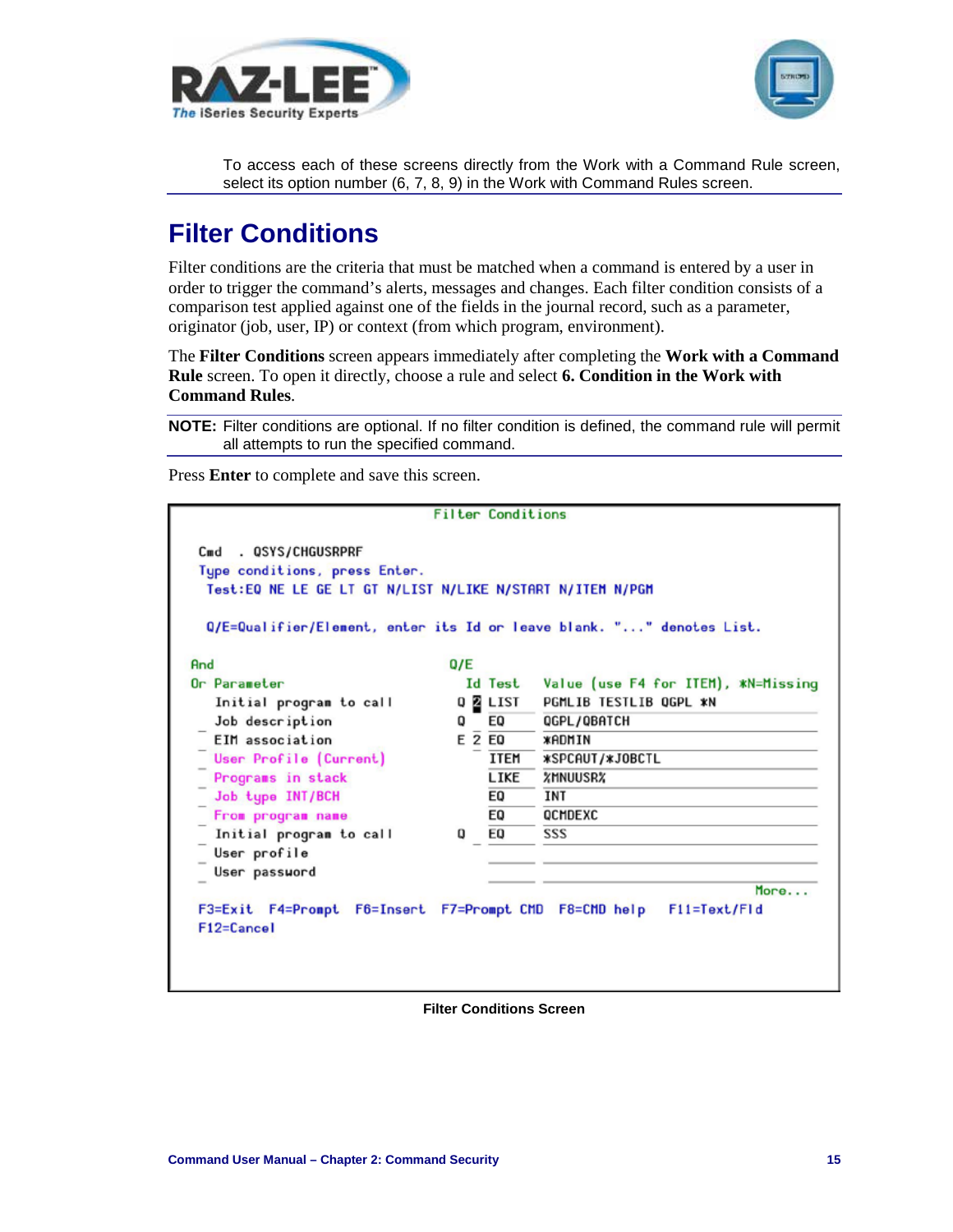



| <b>Parameter</b> | <b>Description</b>                                                                                                                                                                                                                                                                                                                                                                                                                                                                                                                                                                                                                                                                                                                                                                                                                                       |
|------------------|----------------------------------------------------------------------------------------------------------------------------------------------------------------------------------------------------------------------------------------------------------------------------------------------------------------------------------------------------------------------------------------------------------------------------------------------------------------------------------------------------------------------------------------------------------------------------------------------------------------------------------------------------------------------------------------------------------------------------------------------------------------------------------------------------------------------------------------------------------|
| And/Or□          | A or Blank $=$ And<br>$\mathbf{O} = \mathbf{O}$ r<br>Combine multiple filter conditions in one rule using Boolean<br>AND/OR operators to create complex rules that produce precise<br>results.<br>When using 'Or' operators in filter conditions, the order in<br>which each condition appears in the list of conditions is critical.<br>The 'Or' operator allows grouping of several conditions together<br>because it includes all 'And' conditions that follow it until the<br>next 'Or' operator, or until the end of the list.<br>'And' condition groups the 'Or' condition which was defined<br>before it.<br><b>Example:</b> This rule will apply to all events meeting either the<br>conditions listed in Group 1 or the conditions listed in Group 2.<br>Group 2 includes the 'Or' condition and all of the 'And'<br>conditions that follow it. |
| <b>Parameter</b> | Parameters<br>"" denotes a list of additional values<br><b>Pink</b> fields are part of the generic header common to all journal<br>types<br><b>Green</b> fields represent data specific to this journal type $\square$                                                                                                                                                                                                                                                                                                                                                                                                                                                                                                                                                                                                                                   |
| Q/E              | Qualifier/Element of the parameter – enter its ID or leave it<br>blank. Example 1: Reference to a specific qualifier or element<br>enables one to differentiate between "PAYROLL" as part of the<br>file name or the library name itself.<br><b>Example 2:</b> Some of the Change User Profile (CHGUSRPRF)<br>parameters are:<br>• Qualifier, such as INLPGM(library / program)<br>Composed of elements, such as EIMASSOC(admin<br>*ADMIN *REPLACE)<br>· Include a list of values, such as SUPGRPPRF(grpprf1<br>grpprf2 gprpprf3)                                                                                                                                                                                                                                                                                                                        |
| <b>Test</b> □    | Comparison test type (see table below for details)                                                                                                                                                                                                                                                                                                                                                                                                                                                                                                                                                                                                                                                                                                                                                                                                       |
| Value            | Comparison value text.<br>Note: This filed is case sensitive. $\square$                                                                                                                                                                                                                                                                                                                                                                                                                                                                                                                                                                                                                                                                                                                                                                                  |
| F4               | Displays explanatory information and/or options applicable to<br>the data field on the line where the cursor is located $\Box$                                                                                                                                                                                                                                                                                                                                                                                                                                                                                                                                                                                                                                                                                                                           |
| F6               | Select another comparison test from a pop-up window and insert<br>it at the current cursor position                                                                                                                                                                                                                                                                                                                                                                                                                                                                                                                                                                                                                                                                                                                                                      |
| F7               | Prompt CMD – to display the command parameters                                                                                                                                                                                                                                                                                                                                                                                                                                                                                                                                                                                                                                                                                                                                                                                                           |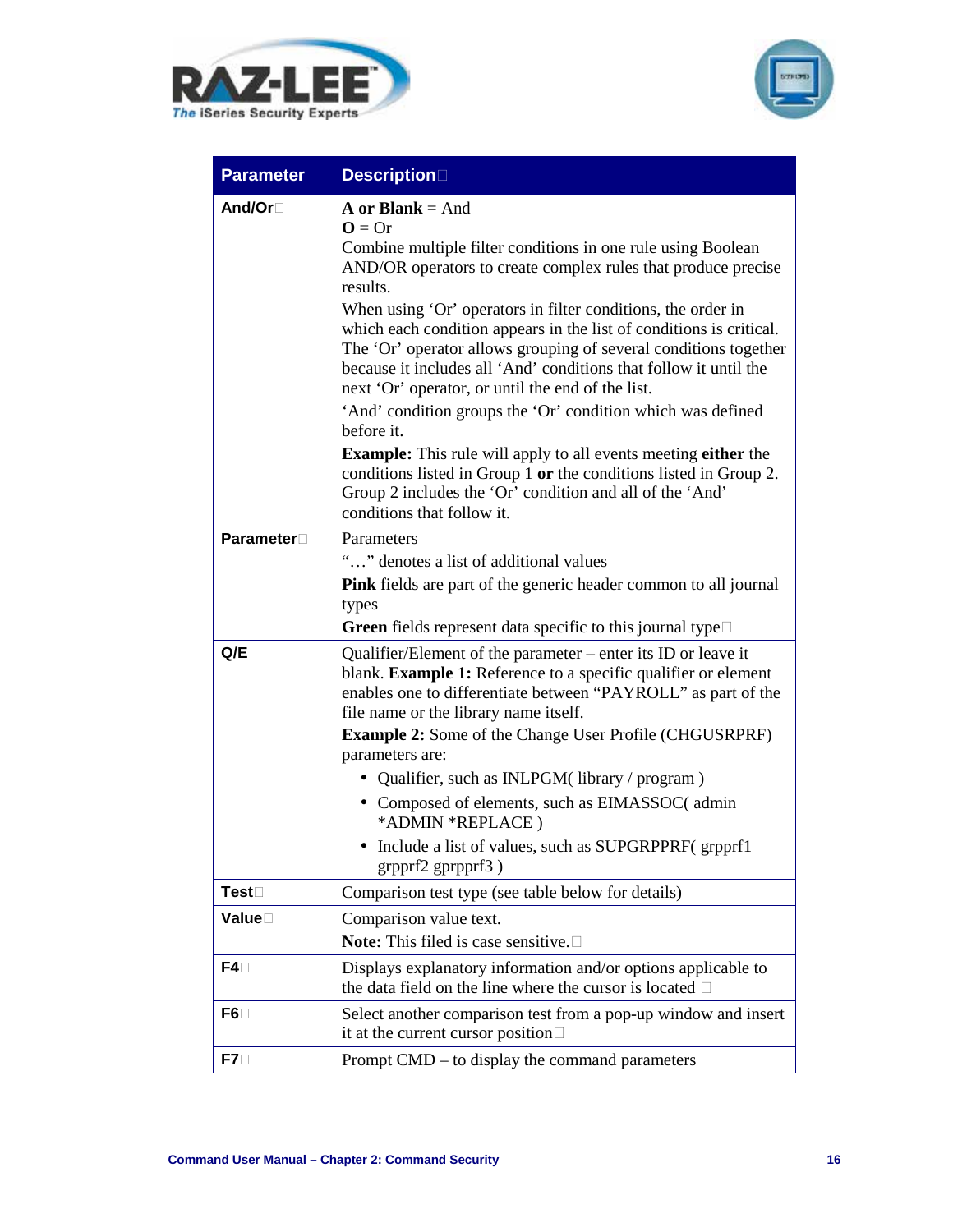



| <b>Parameter</b> | <b>Description</b>                                                                |
|------------------|-----------------------------------------------------------------------------------|
| F8               | Change Caps Lock from lower to upper case. An indicator<br>appears on the screen. |

### **Comparison Test Operators**

Comparison test operators help pinpoint specific conditions and users, for example ensuring the existence of a specific user in an external table and verifying that the user has special authority.

| <b>Test</b>       | <b>Description</b>                                                                                                                                                    | <b>Value Field Data</b>                                                                                                                                                                                                                                                                                                                                                                                                                                                                                                                   |
|-------------------|-----------------------------------------------------------------------------------------------------------------------------------------------------------------------|-------------------------------------------------------------------------------------------------------------------------------------------------------------------------------------------------------------------------------------------------------------------------------------------------------------------------------------------------------------------------------------------------------------------------------------------------------------------------------------------------------------------------------------------|
| EQ, NE            | Equal to, Not equal to $\square$                                                                                                                                      | Value□                                                                                                                                                                                                                                                                                                                                                                                                                                                                                                                                    |
| LT, LED           | Less than, Less than or equal to $\square$                                                                                                                            | Value                                                                                                                                                                                                                                                                                                                                                                                                                                                                                                                                     |
| GT, GED           | Greater than, Greater than or equal<br>to                                                                                                                             | Value                                                                                                                                                                                                                                                                                                                                                                                                                                                                                                                                     |
| LIST, NLIST       | Included in list, Not included in<br>list                                                                                                                             | Values separated by a space $\square$                                                                                                                                                                                                                                                                                                                                                                                                                                                                                                     |
| LIKE, NLIKE       | Substring search□                                                                                                                                                     | Value preceded and/or followed by %                                                                                                                                                                                                                                                                                                                                                                                                                                                                                                       |
| <b>ITEM/NITEM</b> | Item in a group checks if the<br>value is among the groups'<br>members. The General group is<br>an external value list that can be<br>extended by creating new types. | * <b>USER</b> – Check that the value is a user in a<br><b>%GROUP</b> of users<br><b>*GRPPRF</b> – Check that the value is a user in<br>an OS/400 Group Profile<br>*USRGRP - USER and all user profiles<br>which are members of same user groups as<br><b>USER</b><br>*ALL – For both *GRPPRF and *USRGRP<br>cases<br>If the TYPE is missing, *USER or<br>*USRGRP is assumed based on the<br>appearance of % sign as the first character in<br>the GROUP.<br>$*$ <b>SPCAUT</b> – Check that the value is in the<br>users Special-Authority |
| <b>START</b>      | Starts with, Does not start with                                                                                                                                      | Starting characters of string                                                                                                                                                                                                                                                                                                                                                                                                                                                                                                             |
| <b>PGM, NPGM</b>  | Calls a specific user program to<br>conduct a comparison which<br>replies with True or False                                                                          | The user program name (library/program)                                                                                                                                                                                                                                                                                                                                                                                                                                                                                                   |

Several different types of comparison test operators are available: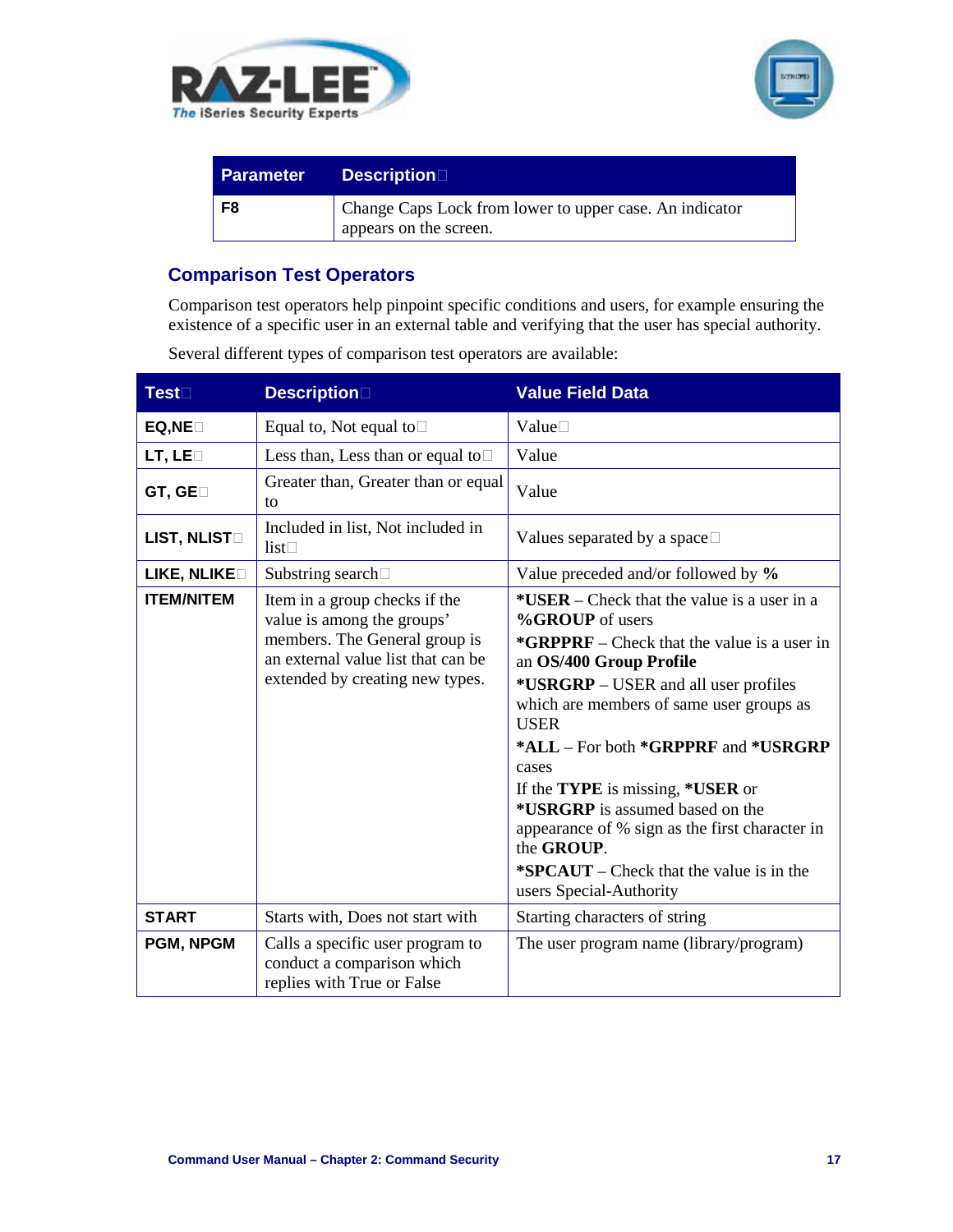



## <span id="page-20-0"></span>**Message to Send**

When a command rule is matched, a message can be generated to alert different users. Enter the text of the message in this screen.

To automatically insert a system parameter within the body of the text, select **F7. Replacement Fields**. The **Select Parameter** screen opens. Move to the parameter you want to insert and choose **1. Select**. The screen closes and the parameter appears within the message.

| Message to send                                                                          |  |  |  |  |
|------------------------------------------------------------------------------------------|--|--|--|--|
| Command: QSYS/PWRDWNSYS<br>Power Down System                                             |  |  |  |  |
| Sequence 1.0 Alert System Operator and Restart the System                                |  |  |  |  |
| Type the message to send. Use F7 to select file or event-description fields.             |  |  |  |  |
| Message:                                                                                 |  |  |  |  |
| <b>R</b> lease be aware that user &C_USPF has run the PWRDWNSYS command. The system will |  |  |  |  |
| automatically restart.                                                                   |  |  |  |  |
|                                                                                          |  |  |  |  |
|                                                                                          |  |  |  |  |
|                                                                                          |  |  |  |  |
|                                                                                          |  |  |  |  |
|                                                                                          |  |  |  |  |
|                                                                                          |  |  |  |  |
|                                                                                          |  |  |  |  |
|                                                                                          |  |  |  |  |
|                                                                                          |  |  |  |  |
|                                                                                          |  |  |  |  |
|                                                                                          |  |  |  |  |
| F7=Replacement fields F12=Cancel                                                         |  |  |  |  |
|                                                                                          |  |  |  |  |
|                                                                                          |  |  |  |  |
|                                                                                          |  |  |  |  |

**Message to Send Screen**

## <span id="page-20-1"></span>**Adding a Command Alert**

The **Modify Alert** screen enables users to define how to send a command rule message that is already defined in the **Message to Send** screen and the recipients of the message.

To define alerts and alert recipients, choose the command rule in the **Work with Command Rules** screen and select **9. Alert**. The **Modify Alert** screen appears. This screen also appears after completing the **Work with a Command Rule** screen.

To specify a specific alert, enter its number in the **Type** column, and then define its recipient address types and formats as described in the table below.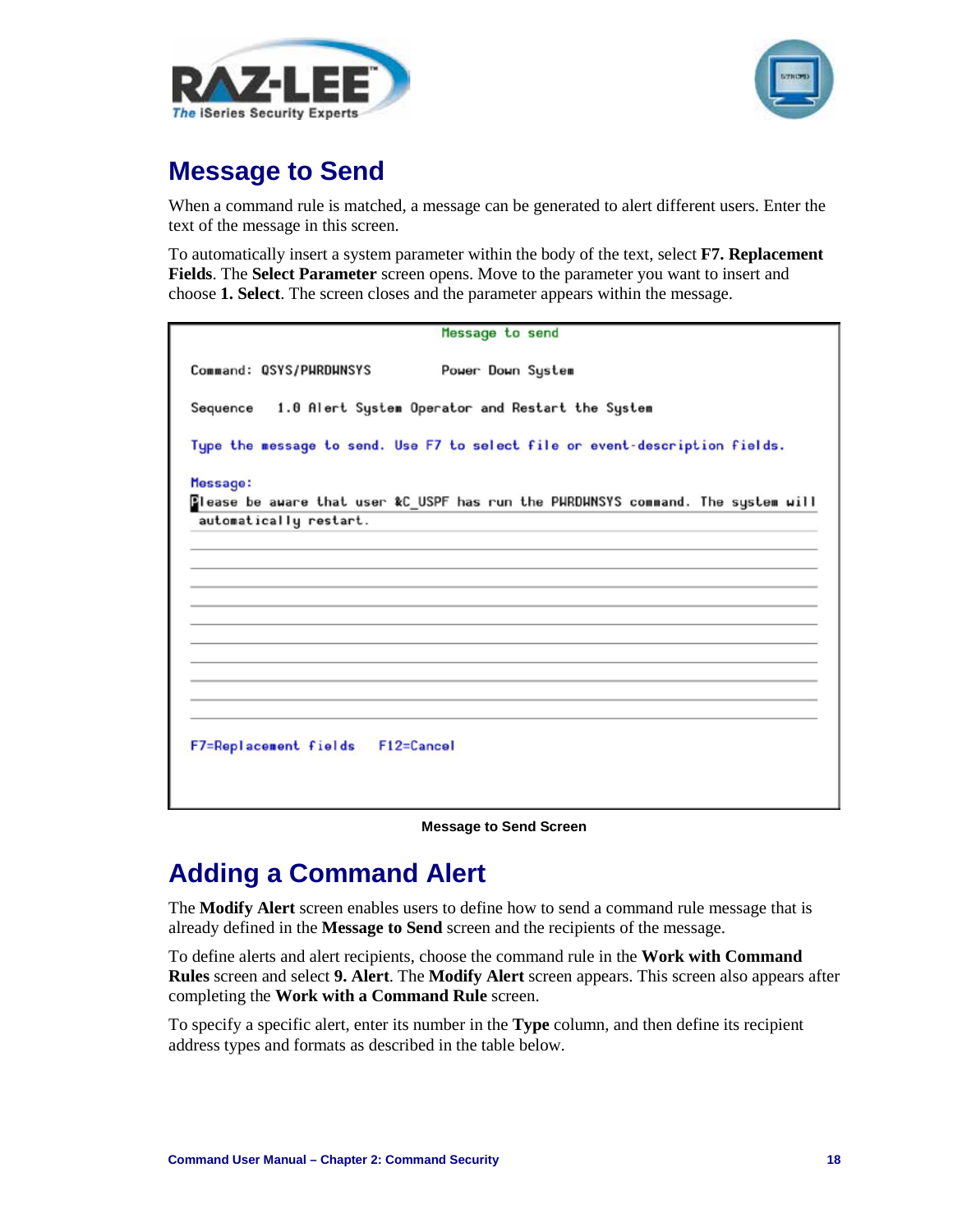



|                                                                                                   | Modify Alert                                                                                    |      |
|---------------------------------------------------------------------------------------------------|-------------------------------------------------------------------------------------------------|------|
|                                                                                                   | Type choices, press Enter.                                                                      |      |
|                                                                                                   | Action Name<br>GS1630010P<br>Description.<br>Created by Action                                  |      |
|                                                                                                   | Define alert message recipients                                                                 |      |
| $1 = E - mail$                                                                                    | 2=Message Queue 3=User 4=Remote User 5=LAN user 6=SMS 7=Special<br>8=Syslog 9=SNMP<br>T=Twitter |      |
| Type<br>1                                                                                         | Recipient address, *USER, *DEV, *JOB, *SYSTEM<br>ADMIN@ACME.COM                                 |      |
|                                                                                                   | <b>OSYSOPR</b>                                                                                  |      |
|                                                                                                   | <b>OSECOFR</b>                                                                                  |      |
| $\frac{1}{2}$ $\frac{1}{2}$ $\frac{1}{2}$ $\frac{1}{2}$ $\frac{1}{2}$ $\frac{1}{2}$ $\frac{1}{2}$ | 0781234567                                                                                      |      |
|                                                                                                   |                                                                                                 |      |
|                                                                                                   |                                                                                                 |      |
| -                                                                                                 |                                                                                                 |      |
| $F3 = Fx$ it                                                                                      | F12=Cancel                                                                                      | More |
|                                                                                                   |                                                                                                 |      |
|                                                                                                   |                                                                                                 |      |
|                                                                                                   |                                                                                                 |      |

#### **Add Alert Screen**

| <b>Parameter</b>     | <b>Description</b>                                                                                                                           |
|----------------------|----------------------------------------------------------------------------------------------------------------------------------------------|
| <b>Action Name</b>   | ID of the alert message                                                                                                                      |
| <b>Description</b>   | Description of the alert                                                                                                                     |
| $E$ -mail $\Box$     | E-mail address in standard format<br>(user@company.com)                                                                                      |
| <b>Message Queue</b> | Fully qualified name of the message queue or<br>*SYSOPR. For further details, see Audit User Manual,<br>Working with Message Queues section. |
| <b>User</b>          | User profile or AS/400 group profile                                                                                                         |
| <b>Remote User</b>   | Remote system user <i>(SNDNETMSG)</i>                                                                                                        |
| <b>LAN User</b>      | Valid network user name or *DOMAIN for all users on<br>your domain□                                                                          |
| <b>SMS</b>           | Phone number including country code and area code as<br>necessary                                                                            |
| <b>Special</b>       | Phone number and access codes for the pager service $\Box$                                                                                   |
| Syslog               | As defined in 81. System Configuration $> 71$ . Syslog                                                                                       |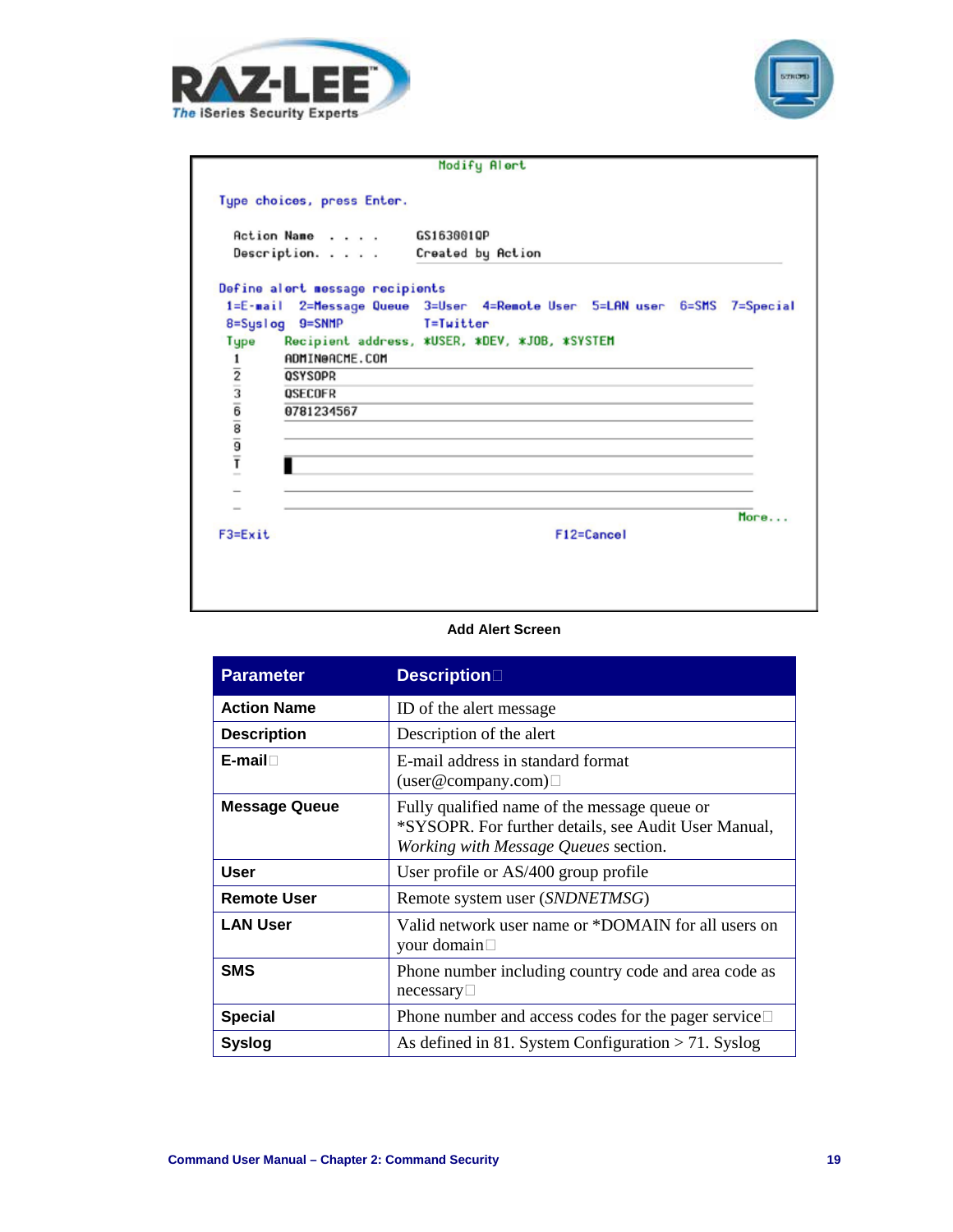



| <b>Parameter</b> | <b>Description</b>                                                                |
|------------------|-----------------------------------------------------------------------------------|
| <b>SNMP</b>      | As defined in 81. System Configuration $> 81$ .<br>iSecurity/Base $>$ 32. SNMP    |
| Twitter          | As defined in 81. System Configuration $> 81$ .<br>iSecurity/Base $>$ 33. Twitter |

## <span id="page-22-0"></span>**Edit Action Script**

Once an alert is completed, the Edit Action Script screen appears. Use this screen to define one or more command scripts to run whenever the command rule's conditions are met.

Commands execute sequentially according to a user-defined order. They may include replacement variables that extract data from the history log record and insert it as command parameters. **Command** also supports conditional branching in the event that an error occurs during script execution.

| Order Label | Note: Add quotes where needed. e.g. CALL PGM PARM('&PARM01' '&PARM02').<br>Command, GOTO label (unconditional) |
|-------------|----------------------------------------------------------------------------------------------------------------|
|             |                                                                                                                |
| 1.00        | CHGUSRPRF USRPRF (&ZRUSPF) PASSHORD() STATUS(*DISABLED)                                                        |
|             |                                                                                                                |
| 2.00        | On error, go to label<br>ENDJOB JOB(&ZRJOB/&ZRUSER/&ZRNBR) OPTION (*IMMED)                                     |
|             |                                                                                                                |
|             | On error, go to label                                                                                          |
| 3.00        |                                                                                                                |
|             |                                                                                                                |
| 4.00        |                                                                                                                |
|             |                                                                                                                |
|             |                                                                                                                |
|             | On error, go to label                                                                                          |

**Edit Action Script Screen**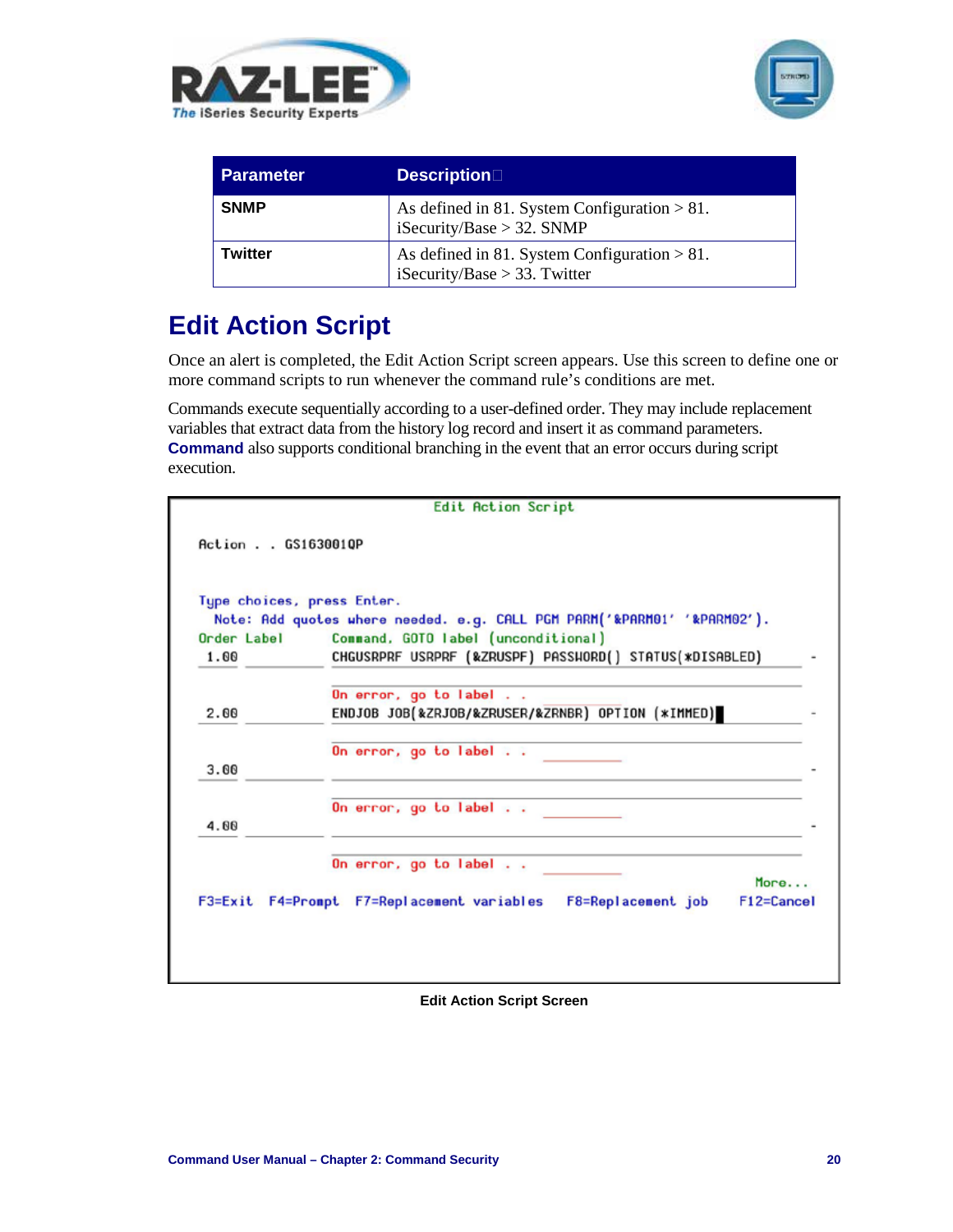



| <b>Parameters /</b><br><b>Options</b> | <b>Description</b>                                                                                                                                                     |
|---------------------------------------|------------------------------------------------------------------------------------------------------------------------------------------------------------------------|
| Order $\Box$                          | Order in which the commands are executed $\Box$                                                                                                                        |
| $Label \Box$                          | Optional alphanumeric label for the current line. Used<br>for the On Error Go To Feature.                                                                              |
| Command□                              | Command text including all parameters $\square$                                                                                                                        |
| On Error, Go to<br>$Label \Box$       | Conditional branch to the line indicated by the label in<br>the event a script error results from the command on the<br>current line $\square$                         |
| $F4\Box$                              | Open prompt window for command parameters and<br>options                                                                                                               |
| $F7\Box$                              | Select a variable from pop-up window and insert it at the<br>current cursor position. Variables insert contents of<br>journal entry data fields as command parameters. |
| F8                                    | Inserts the 3 job variables (User, Job and Number) that<br>are to be replaced when the command runs                                                                    |

### <span id="page-23-0"></span>**Replacement Variables**

Replacement variables allow users to extract data from the history log record and insert it into command scripts as parameters. For example, in a command script intended to terminate a suspicious job, the **Job Name**, **Job User** and **Job Number** information would be extracted from the journal entry and inserted into the appropriate parameter fields for the *ENDJOB* command. The command with replacement values would appear as follows:

### *ENDJOB JOB(&ZRJOB/&ZRUSER/&ZRNBR) OPTION(\*IMMED)*

**NOTE:** Replacement variables are always preceded by the '**&**' character. When selecting the data field from a list using **F7**, this character is inserted automatically.

To insert a replacement parameter:

- 1. Move the cursor to the appropriate location in the command script within the Edit Action Script window.
- 2. Press **F7** to display the **Select Parameter** screen.
- 3. Select the desired parameter from which to extract data, and press **Enter**.

### <span id="page-23-1"></span>**Conditional Branching**

Action command scripts support conditional branching in the event of a script error. The Label field identifies a command line for branching purposes. The **On Error Go To Label** field instructs the script to branch to the line indicated by the label in the event that an error is generated by the command.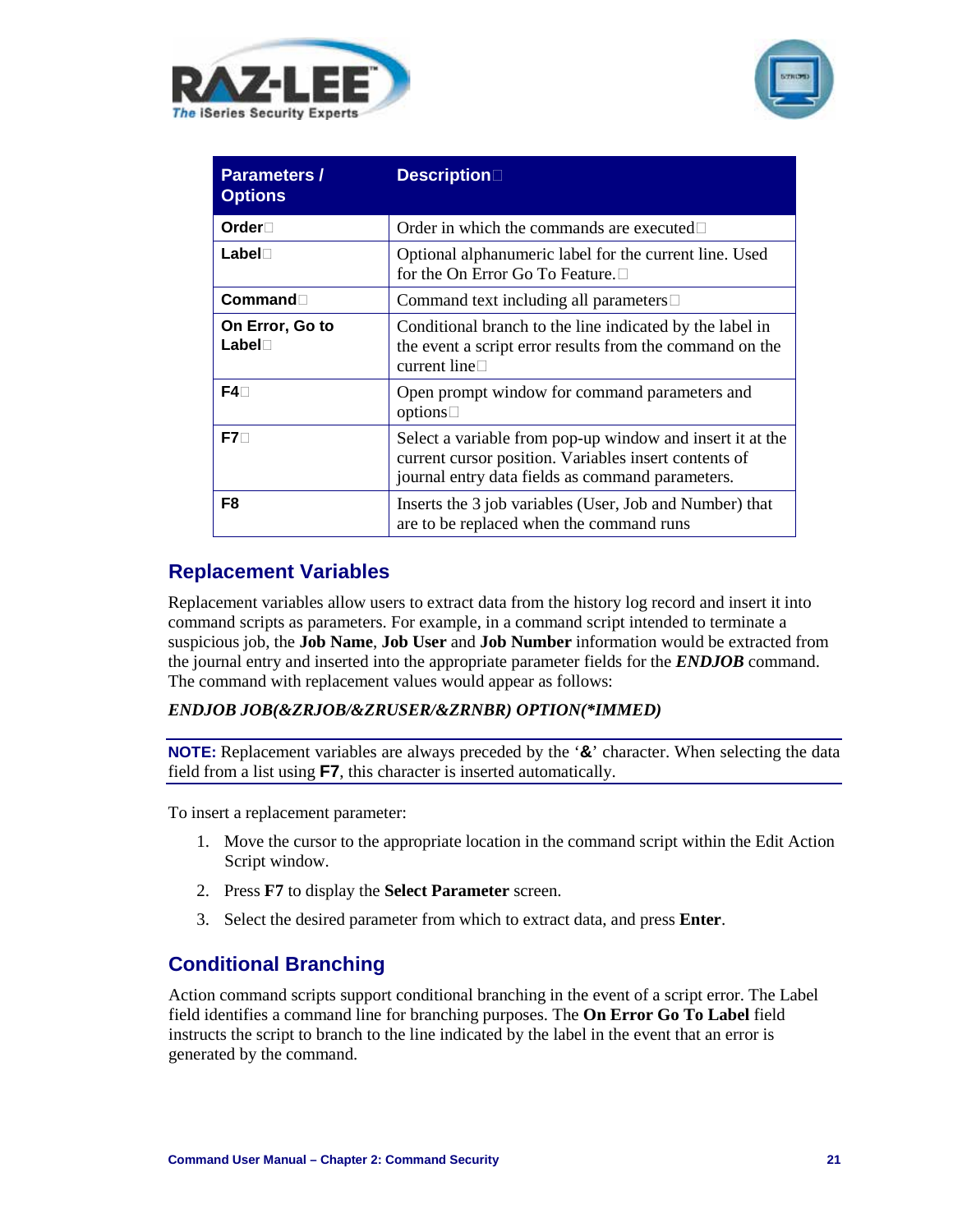



To end script processing in the event of a script error, insert a label on a blank line following the last command. Enter that label in the **On Error Go To Label** field on each active command line.

## <span id="page-24-0"></span>**Replace Values**

The **Replace Value** screen enables users to define what to replace, prior to execution of a command, any element, qualifier, an entire parameter or the CL command itself.

To define replacement values, choose the command rule in the **Work with Command Rules** screen and select **7. Replace Values**. The **Replace Values** screen appears. This screen also appears when cycling though the screens after the **Work with Command Rule** screen.

|                                                                                                                                                                                                                                            |   | <b>Replace Values</b> |                                                       |                             |
|--------------------------------------------------------------------------------------------------------------------------------------------------------------------------------------------------------------------------------------------|---|-----------------------|-------------------------------------------------------|-----------------------------|
| Cmd. QSYS/PURDHNSYS<br>Type conditions, press Enter.<br>Operations: DFTPRM, OMTPRM, DFTLST, OMTLST, SET, RPL<br>For RPL use %aaa%bb% to replace every aaa with bb.<br>Q/E=Qualifier/Element, enter its Id or leave blank. "" denotes List. |   |                       |                                                       |                             |
| Parameter                                                                                                                                                                                                                                  |   |                       | Q/E Id Oper Value                                     |                             |
| How to end                                                                                                                                                                                                                                 |   |                       |                                                       |                             |
| Controlled end delay time                                                                                                                                                                                                                  | E | <b>SET</b>            | <b>*YES</b>                                           |                             |
| Restart options<br>IPL source                                                                                                                                                                                                              |   |                       |                                                       |                             |
| Image catalog                                                                                                                                                                                                                              |   |                       |                                                       |                             |
| End subsystem option                                                                                                                                                                                                                       |   |                       |                                                       |                             |
| Timeout option                                                                                                                                                                                                                             |   |                       |                                                       |                             |
| Confirm                                                                                                                                                                                                                                    |   |                       |                                                       |                             |
| Command name                                                                                                                                                                                                                               |   |                       |                                                       |                             |
| Command library                                                                                                                                                                                                                            |   |                       |                                                       |                             |
| $F3 = Exit$                                                                                                                                                                                                                                |   |                       | F7=Prompt CMD F8=CMD help F10=Long value F11=Text/Fld | <b>Bottom</b><br>F12=Cancel |

#### **Replace Values Screen**

| <b>Parameters /</b><br><b>Options</b> | <b>Description</b>                                  |
|---------------------------------------|-----------------------------------------------------|
| <b>Parameter</b>                      | Parameters associated with the current command rule |
| Q/E                                   | Qualifier or Element to replace                     |
| ID                                    | ID of the Qualifier or Element                      |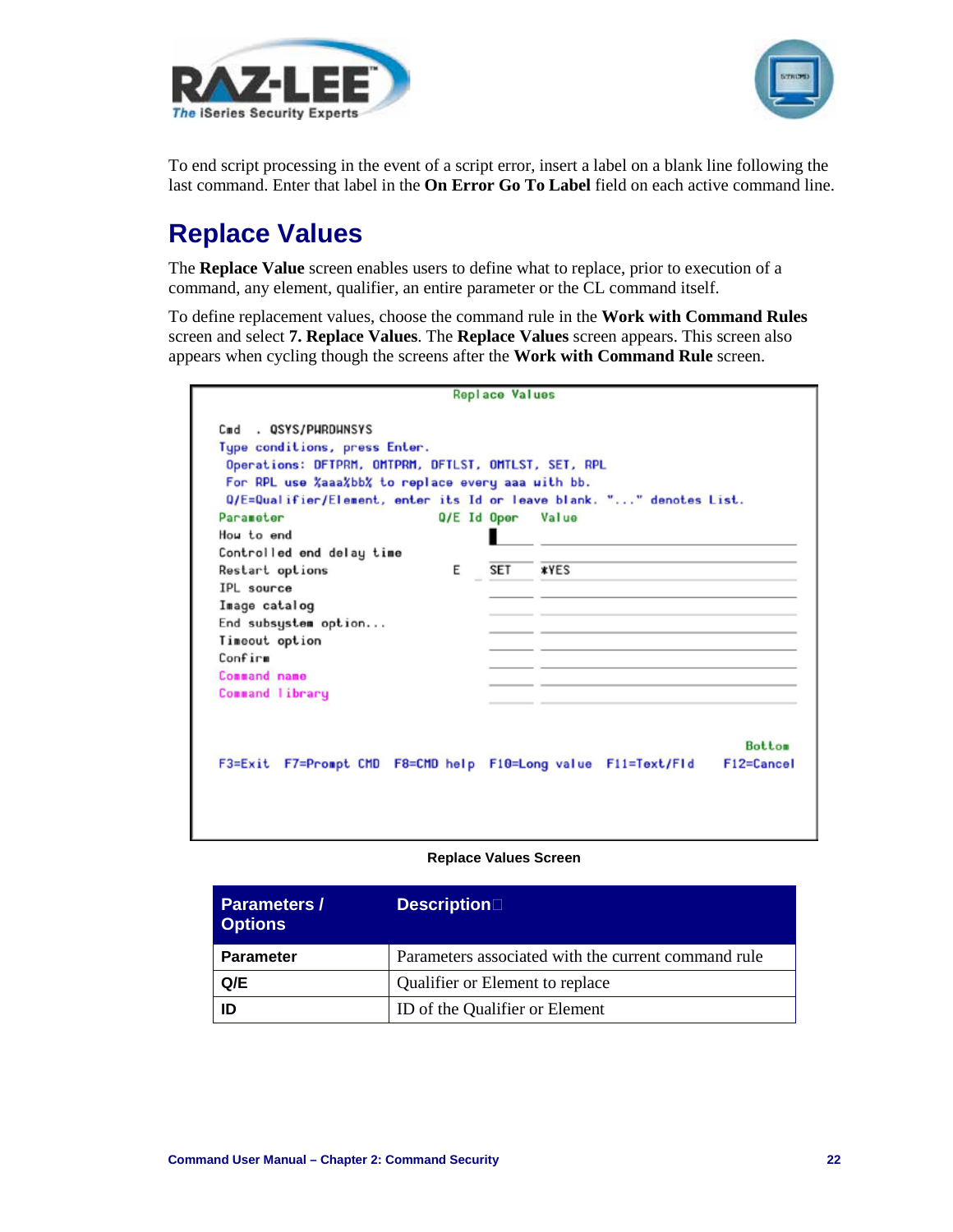



| <b>Parameters /</b><br><b>Options</b> | <b>Description</b>                                                                                                                                                                                                        |
|---------------------------------------|---------------------------------------------------------------------------------------------------------------------------------------------------------------------------------------------------------------------------|
| Oper                                  | Action to take (as defined in the Operations line above)<br><b>DFTPRM</b> – Default Parameter<br><b>OMTPRM</b> – Omit Parameter<br><b>DFTLST</b> –Default List<br><b>OMTLST</b> – Omit List<br><b>SET</b> – Set Parameter |
|                                       | RPL – Replace Parameter                                                                                                                                                                                                   |
| Value                                 | Replacement value                                                                                                                                                                                                         |
| F7                                    | Prompt CMD– to display the command parameters                                                                                                                                                                             |
| F <sub>10</sub>                       | Long Value                                                                                                                                                                                                                |
| F <sub>11</sub>                       | Toggles the parameter's descriptive name and field<br>name                                                                                                                                                                |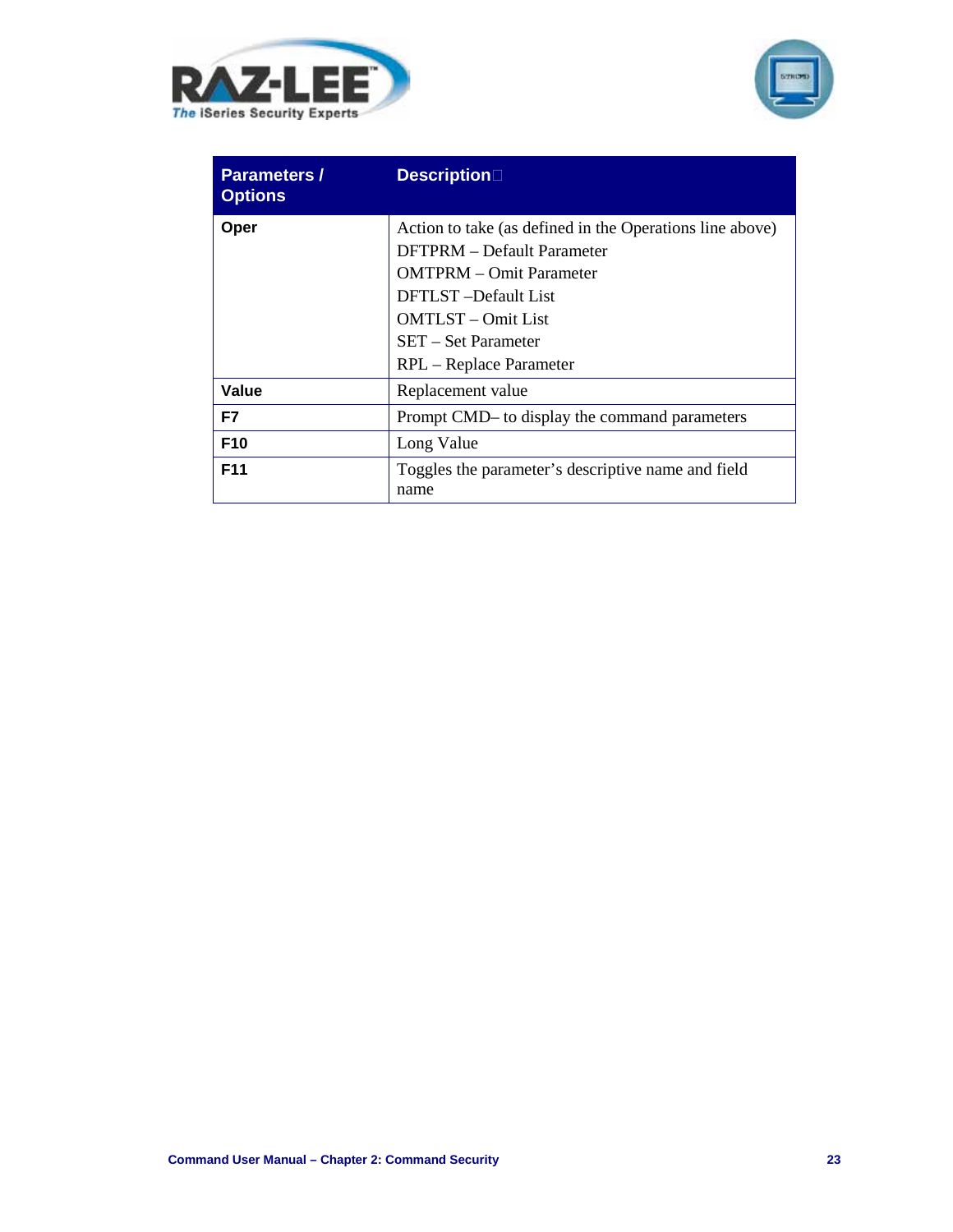



## <span id="page-26-0"></span>**Copying a Command Rule**

To make a copy of a command rule, choose the rule in the **Work with Command Rules** screen and select **3. Copy.** The **Copy a Command Rule** screen appears.

Update the changes as described in the table below and press **Enter.** The command rule is displayed with the new rule added in the sequence defined.

| Copy a Command Rule        |                                                |
|----------------------------|------------------------------------------------|
| Command: QSYS/DSPSYSSTS    | Display System Status                          |
| Type choices, press Enter. |                                                |
| Sequence                   |                                                |
|                            | From 1.0 Test Password for DSPSYSSTS (Warning) |
|                            | To 1.0 Test Password for DSPSYSSTS (Warning)   |
|                            |                                                |
|                            |                                                |
|                            |                                                |
|                            |                                                |
|                            |                                                |
|                            |                                                |
|                            |                                                |
|                            |                                                |
| F3=Exit F12=Cancel         |                                                |
|                            |                                                |
|                            |                                                |
|                            |                                                |

#### **Copy a Command Rule Screen**

| Parameter   | <b>Description</b>                                                                                   |
|-------------|------------------------------------------------------------------------------------------------------|
| <b>From</b> | <b>Filter</b> = Sequence ID of the current rule<br>$ID = Description of the rule$                    |
| To          | $Filter = Enter$ a new sequence number for the new rule<br>$ID = Change the description of the rule$ |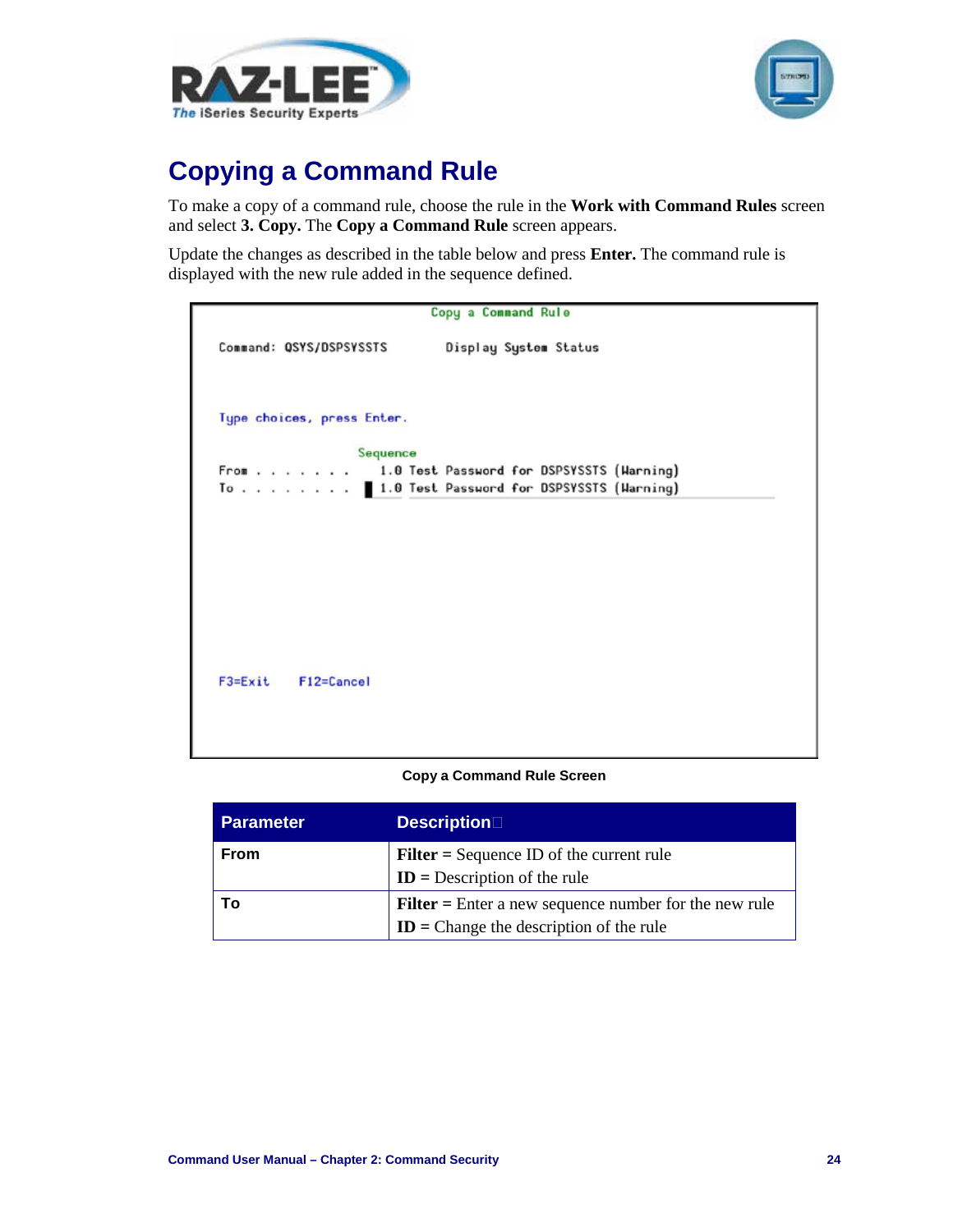



# <span id="page-27-0"></span>**Removing a Restricted Command**

To remove a command, choose it and select **4. Remove**. The **Remove Restricted Command** screen appears. Press **Enter** to confirm its removal.



#### **Remove Restricted Command Screen**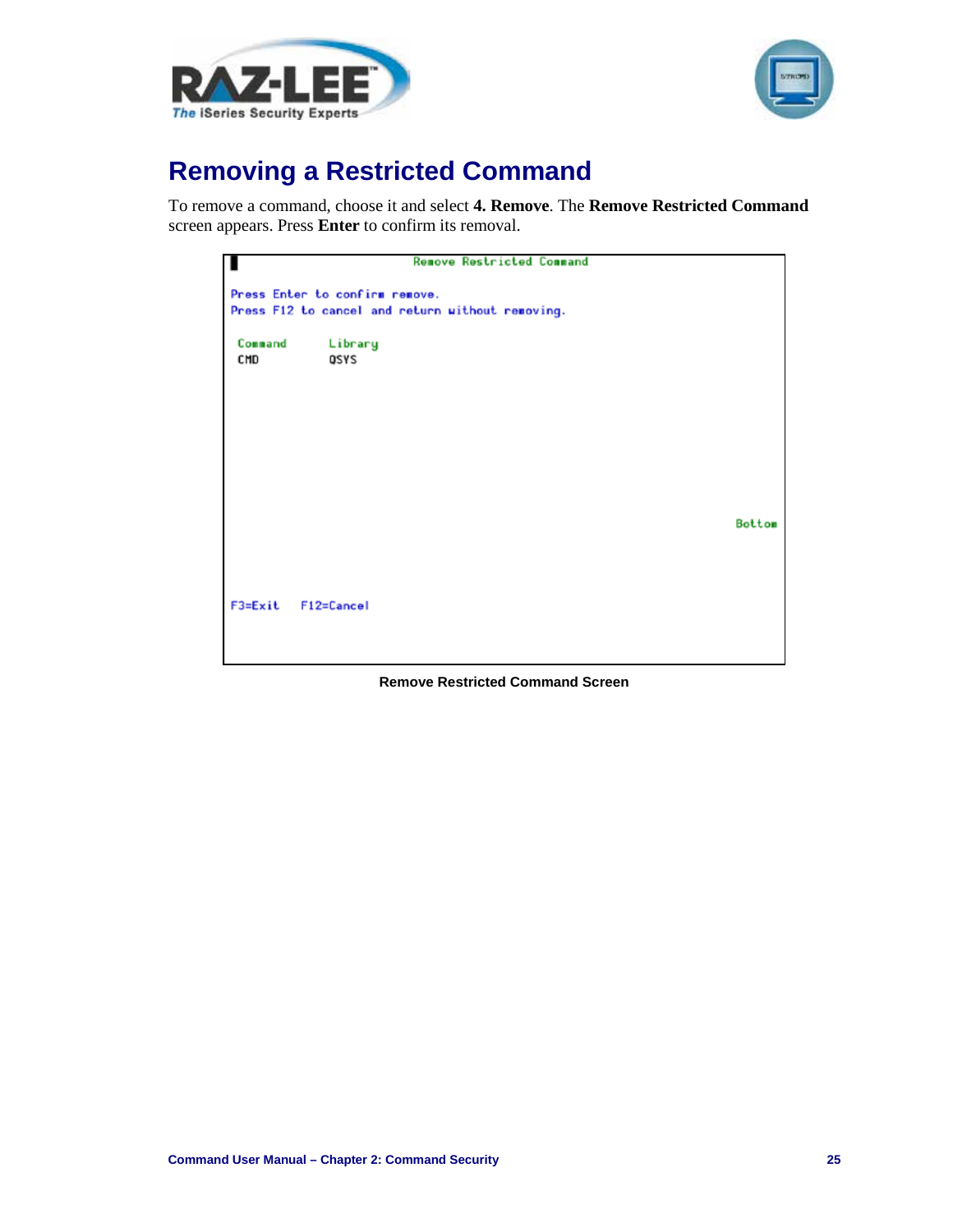



# <span id="page-28-0"></span>**Chapter 3: Definitions, Analysis and Maintenance**

In addition to the unique features of **Command**, there are powerful functions included from the **Audit**, **Firewall** and **Password** products. During the initial setup, **Command** also installs the required libraries from these external products. For inherited Definitions, Analysis and Maintenance screens that appear within **Command** and require a pre-set product type, **Command** is the default.

For a full explanation of the inherited functionality, please see the latest version of the documentation.

| <b>Functionality</b>                 | <b>Reference</b>                                                        |
|--------------------------------------|-------------------------------------------------------------------------|
| <b>Definitions</b>                   |                                                                         |
| 31. Time Groups                      | Audit User Manual                                                       |
| 32. General Groups                   | Audit User Manual                                                       |
| <b>Analysis</b>                      |                                                                         |
| 41. Work with Queries                | <b>Audit User Manual</b>                                                |
| 42. Command log                      | Audit User Manual                                                       |
| <b>Maintenance</b>                   |                                                                         |
| 81. System Configuration             | Firewall User Manual                                                    |
|                                      | 21. Password Dictionaries – see Password User<br>Manual                 |
|                                      | 31. General Definitions – see Command General<br>Definitions on page 27 |
|                                      | 81. iSecurity/Base – see Audit User Manual                              |
| 82. Maintenance Menu                 | Firewall User Manual                                                    |
| 83. Central<br><b>Administration</b> | Audit User Manual                                                       |
| 83. Base Support                     | <b>Audit User Manual</b>                                                |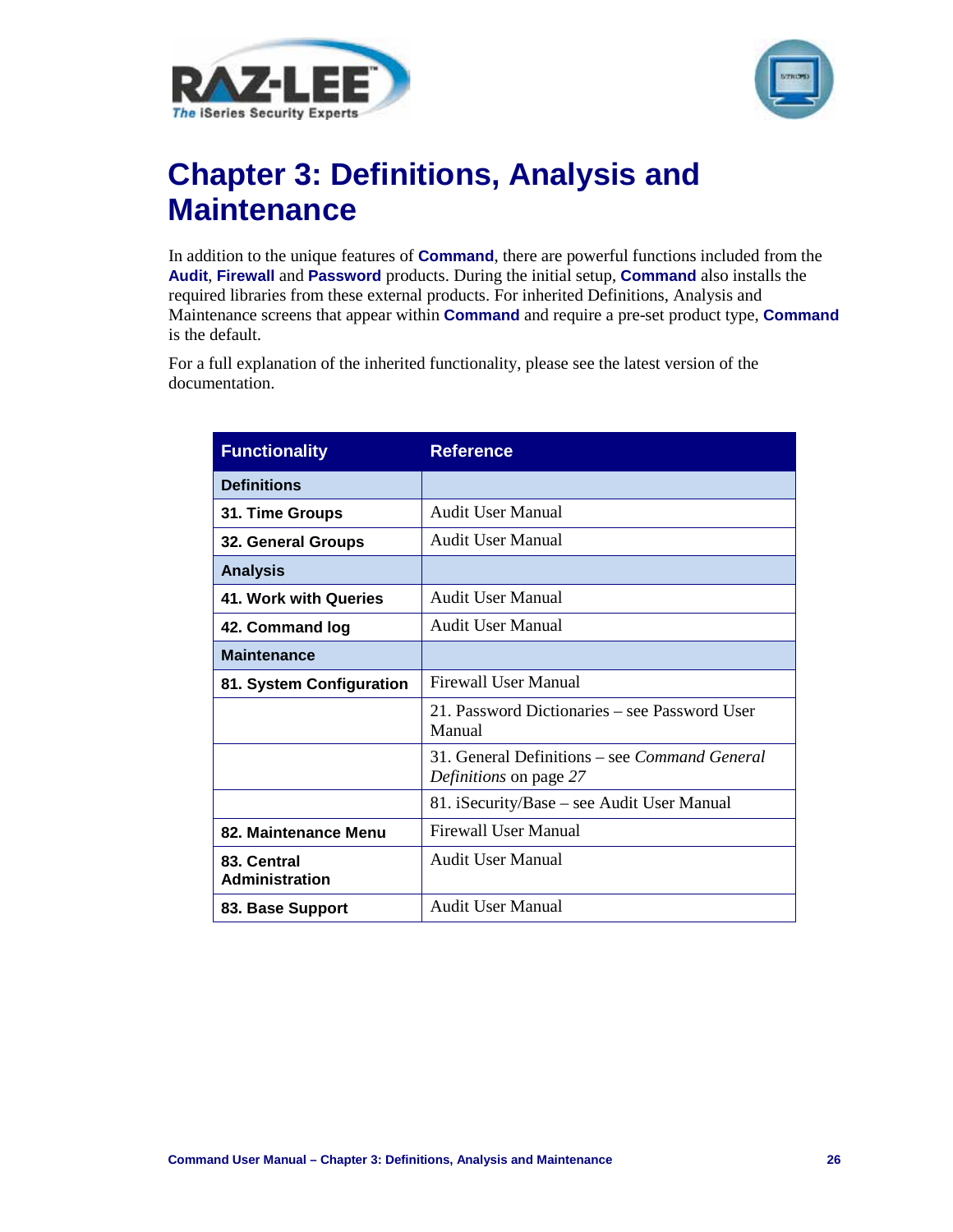



## <span id="page-29-0"></span>**Command General Definitions**

The **Command General Definitions** is a unique Maintenance screen that enables users to disable the product completely, determine which mode to run it in and what data to log.

To open the **Command General Definitions** screen, select **81. System Configuration** from the main screen, then **31. General Definitions**.



**Command General Definitions Screen**

| <b>Parameter</b>                  | <b>Description</b>                                         |
|-----------------------------------|------------------------------------------------------------|
| <b>Secure</b><br>(Check commands) | $1 = Yes - enables Command$<br>$2 = No - disables Command$ |
| Information to log                | $1 = None$<br>$2 =$ Rejects and changes<br>$4 = All$       |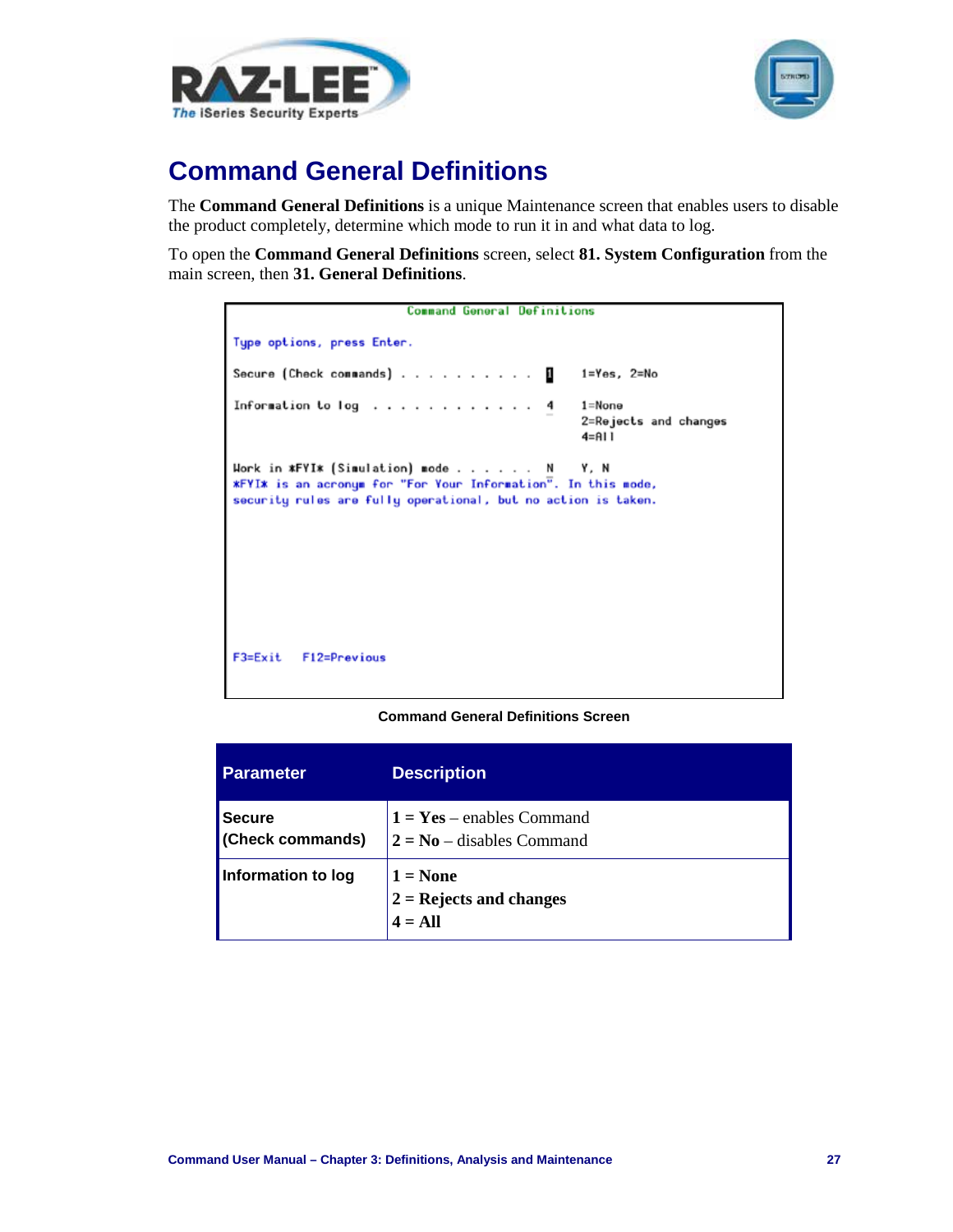



| <b>Parameter</b>                   | <b>Description</b>                                                                                                                                                                                                                                                                                          |
|------------------------------------|-------------------------------------------------------------------------------------------------------------------------------------------------------------------------------------------------------------------------------------------------------------------------------------------------------------|
| Work in *FYI*<br>(Simulation) mode | *FYI* is an acronym for "For Your Information". In this<br>mode, command rules are fully operational, but no action<br>is actually taken. This allows you to review the History<br>Log for analysis, and create valid security rules at a later<br>time.<br>$Y =$ Enable $FYI$<br>$N = Do$ not enable $FYI$ |